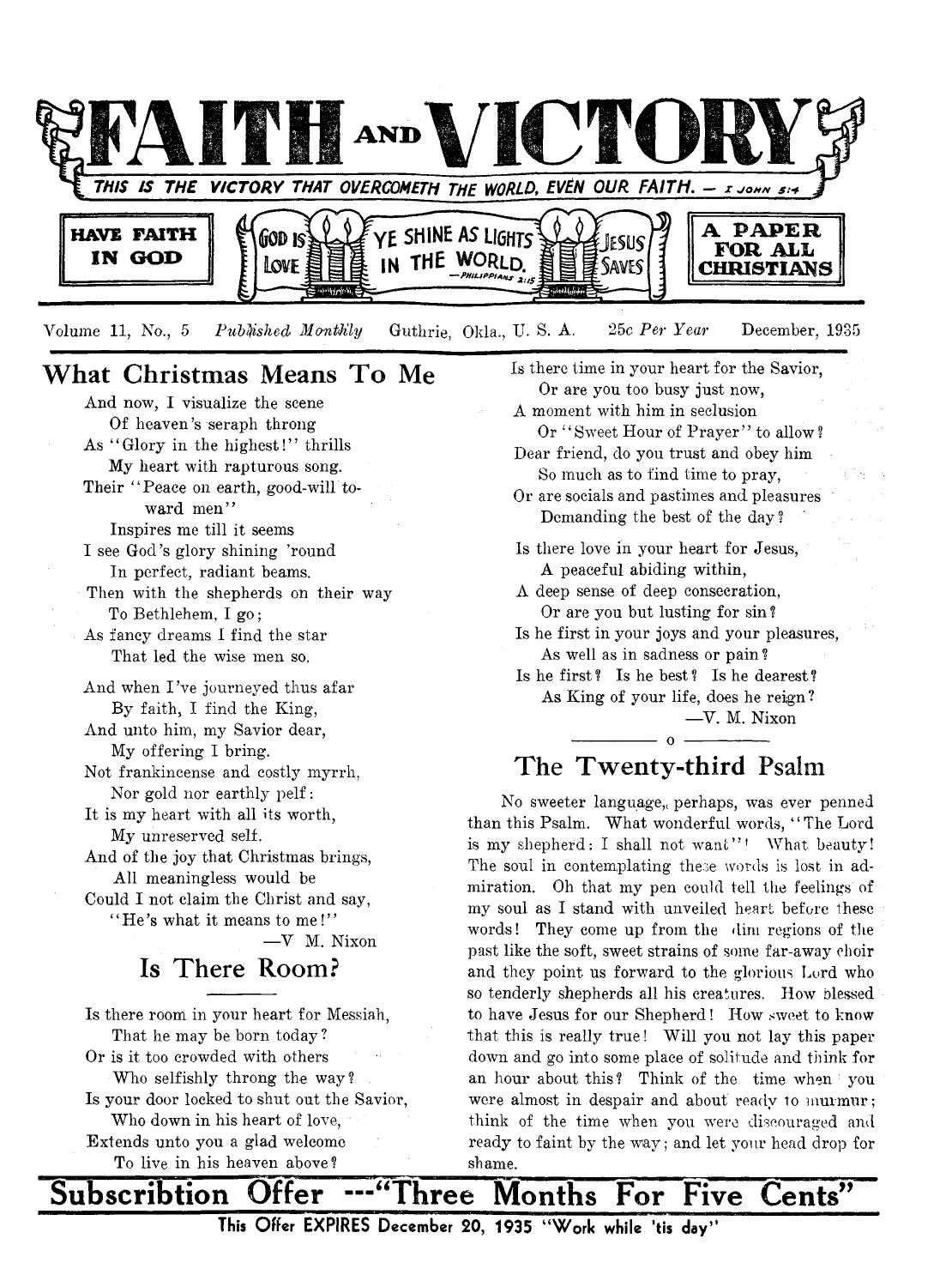Canj we ever be anything else than happy and hopeful when we know Jesus is our shepherd? Ah! we will never fear again. We will never begin to tremble and draw back because the way is growing dark. No; we feel like trusting Jesus no matter how thick is the darkness. How safe we feel! Let the waves dash, our Shepherd can still them at his will; let the winds blow, our Shepherd can temper them; let the storm clouds gather, he can make them pour 'down blessings; let the darkness fall, the light of his countenance can dispel the heaviest gloom. We will never be discouraged again. We will never be anything else than happy again. 0 Christian heart, look up and be hopeful; look up and let these sweet w< rds of light shine into your heart in all their glory.

The Septuagint version of this Psalm is so wonderful I can not refrain from transcribing a portion of it. " The Lord tends me as a shepherd, and I shall want nothing. In a place of green pasture, there he has made me dwell; he has nourished me by the water of rest. He has restored my soul; he has guided ine into paths of righteousness for his name's sake. Yea, even if I should walk in the midst of the shadow of death, I will not be afraid of evils; for thou art with me; thy rod and thy staff, these have comforted me. Thou hast prepared a table before me in the presence of them that afflict me: thou has thoroughly anointed my head with oil; and thy cup cheers me like the best wine. Thy mercy also shall follow me all the days of my life : and my dwelling shall be in the house of the Lord for a very long time." This was so full of touching, thrilling, beautiful sentiment I could not stay my pen until the whole Psalm was written.

It will not take you long to commit these words to memory. I wish you would do it. And some day when in a deserted place and lonely feelings come creeping over you, let these words return upon your heart and melt away the despondency as the bright rays of autumn's sun melt the early frost. Some time, when the tear of sorrow is about to fall from the eye, let the sweet strain of this Psalm soothe the heart and wipe away the tear. Some day, when it seems as if all the world has forsaken you and you are but a poor, 'friendless wanderer in an unfriendly world, go and sit in some quiet place and sing these words. As you sing, "The Lord is my shepherd I shall not want," listen and you will hear the angels catching up the sweet refrain and shouting, "Glory to God in the highest, peace on earth, goodwill to men."

Talk no more of fears and tears; talk no more of dark stormy days, of sorrow of heart and thirsting of

soul for peace and rest. This song sings to you of Jesus, who gives rest, whose love dispels every fear, whose sweet life quenches all the thirstings of the soul, and whose salvation opens up, a deliverance from every evil. Glory to his name! How can the Christtian's soul be disquieted and cast down, when he can see Jesus as his tender shepherd ? How slow oftentimes is man to see what Jesus is to him!

 $-$  C. E. Orr.

## ----------------- o ----------------- **THE MYSTERIOUS UNSEEN HAND**

" And the living creatures ran and returned ns the appearance of a flash of lightning." Vision of Ezekiel the prophet with the captives in Babylon, 595 B. C. Ezekiel 1: 14."

When the railroads first began building to points, west of the Missouri River in the Sixties, the Indian was greatly amazed at the power of the locomotive to pull the train.

When the radio appeared we called it the miracle of the age, and we wondered how the unseen mysterious power transmitted sounds from long distance points.

We are amazed at what the intellect and genius of mortal minds has discovered and are now put in use.

Did it ever occur to you that the Lord God posesses far greater knowledge and power to receive and transmit messages to and from the earth, than any mortal man can ever conceive?

When the Syrian king came to wage war against the king of Israel during the prophet Elisha's time. (894 B. C.) He wondered as to how the king of Israel found out all about his plans. The Syrian ruler thought there must be a traitor among his generals, but he was told that there was a certain man in Israel who could reveal all his secret plans even before he could execute any of his military plans of the strategic movements of his army. While he yet spake to his leaders in secret council, his plans were transmitted to God who immediately relayed them to Elisha the prophet. The Lord God can answer and does answer prayer from his throne on high to his loyal and faithful ones on earth, with the quickness of the living creatures that Ezekiel saw in his wonderful vision so long ago.

Far away from his native land with the captives in Babylon Daniel was offering up a sincere prayer to God in behalf of his people who had sinned against God. The Lord God was greatly touched at Daniel's petition and request, and he caused Daniel to know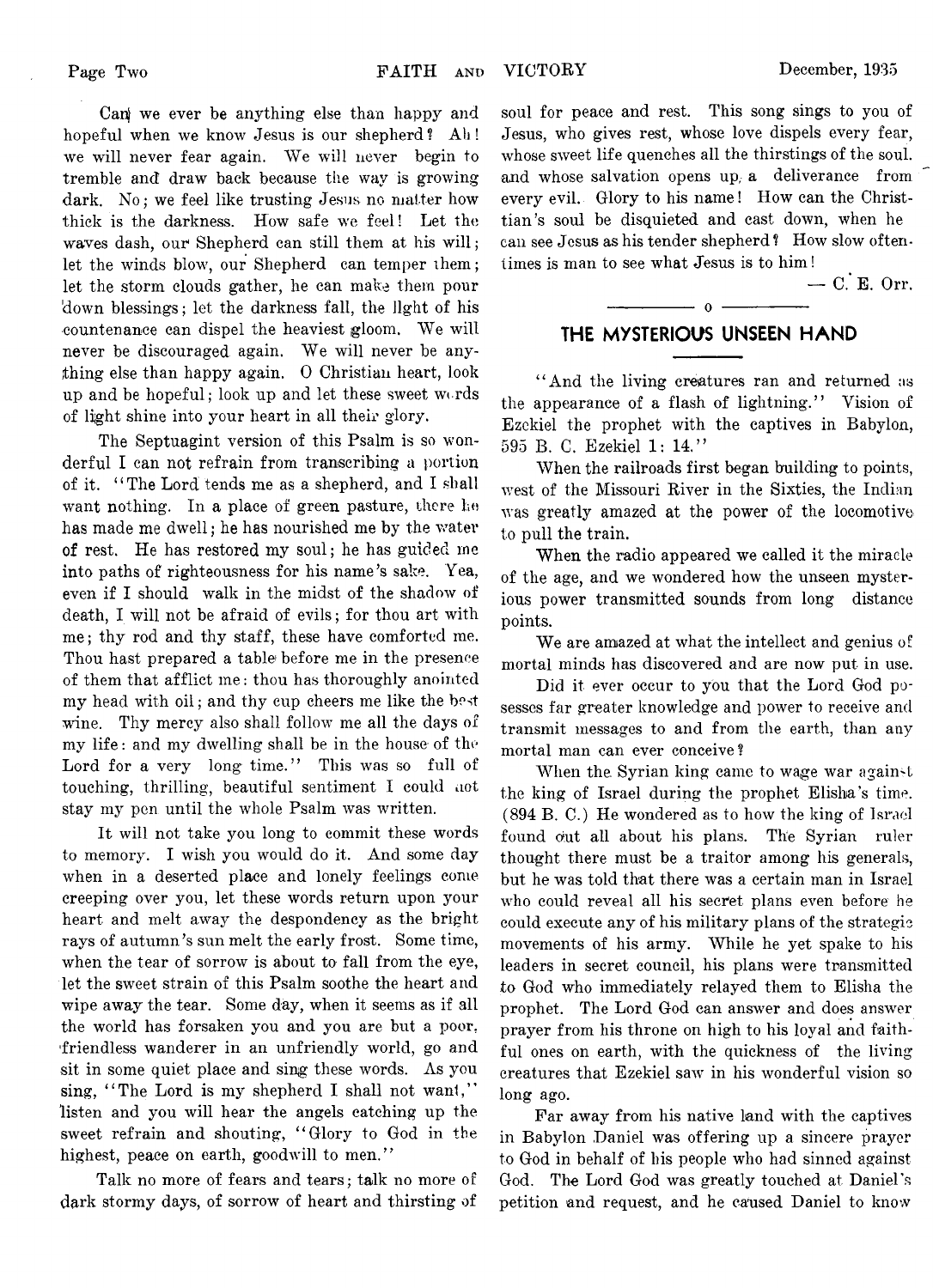his prayer was heard by an unusual manifestation. of his unseen power, by sending the angel Gabriel who appeared to Daniel while he yet prayed. Dan. **9: 21.**

It is in the time of the capitivity 538 years B. C. that the Babylon king is having a great feast to a thousand of his lords; He orders the golden vessels which his father had brought from Jerusalem 61 years before, to be brought in for use at his impious feast.

Four hundred and sixty-six years had passed away since the dedication of the temple at Jerusalem when the presence of the Lord God was manifested, and now those once very sacred golden vessels of King Solmon's day, are now to be used at a scene of drunken revelry.

It is no great wonder that the Lord God's disapproval was quickly attested by swift judgment for there appeared upon the wall of the kings palace a hand writing the seal and doom of the king and his kingdom.

You tune in on your radio to find out what is being broadcasted from near by and distant points; but if you would know what wonderful things the Holy Spirit can flash to your Soul from the realms of heaven so quickly, then adjust your heart and life to conform to Godly living and tune in and you will be amazed at what is on the air, so to speak.

The mysterious power of God flashes to sincere and devoted Child of God, an answer to their petitions sent up for their temporal and spiritual needs when certain conditions are met according to the word of the Lord. Oh! the wonderful works of the Lord God are past finding out. Those present on the day of Pentecost who received the power of the Holy Spirit, testified to the wonderful works of God.

John H. Griffith

# ----------------- o — ------------- **Smoking In Homes**

I wish to write an article on the Subject of Saints allowing people to come into their homes and smoke tobacco in the presence of their children. Dear Saints of God, I am guilty of allowing this to be done in my home, at the same time, I felt that it ought not so to be. I have in times past ask people not to smoke in the house. Then later I saw other saints allow it and so I did also. Now I believe I should have kept on like I started, and I am willing to take a new start to not allow smoking in the home. I tell you dear people of God if we permit people to come right in **our** homes **and** sit or **stand** and **smoke and** we not say

anything against it. or show no dislike to such, we will not feel as free in the sight of God to teach and restrict our children from taking up the habit, as we would if we do our part to show our children that we are strictly against the thing. I am fully confident that God is altogether displeased and against the chewing, diping and smoking of tobacco. And I feel sure that God wants his people to prove to his own household and the world that they are strictly opposed to the use of it. I really believe God does and will expect you and I to forbid smoking in our homes as we owe it to God and our children. May God bless these remarks to the good of the saints and his glory.

Yours for the narrow way, J. S. Green

## **IDLE WORDS**

Idle words say 'nothing.'

Yet many things they show. They mar the beauty of the soul, Though once as white as snow. They leave a scar, a stain, a blot When spoken by the fair, And add unto the weary still Another weight of care. The perfect man withholds them, The fool by 'these' are known-

'Tis by God's grace we overcome, We'll reap as we have sown.

Idle words deceive us, We think they're little things,

But oft' they prove as scorpions, They, too, have bitter stings.

They are as fetters to the soul That bind to things below.

- Their power to thwart God's purpose Himself alone can know.
- They are as thieves, we bid them come, They rob us of God's best.

They make His presence flee away And never stand the test.

The Sun of Time is sinking low, Our journey soon is o'er,

And we shall reap their emptiness Perhaps forevermore—

Except God's mercy cover, And every one forgiven.

Cannot we lay them all aside, And press our way to heaven? — Ethel Meadows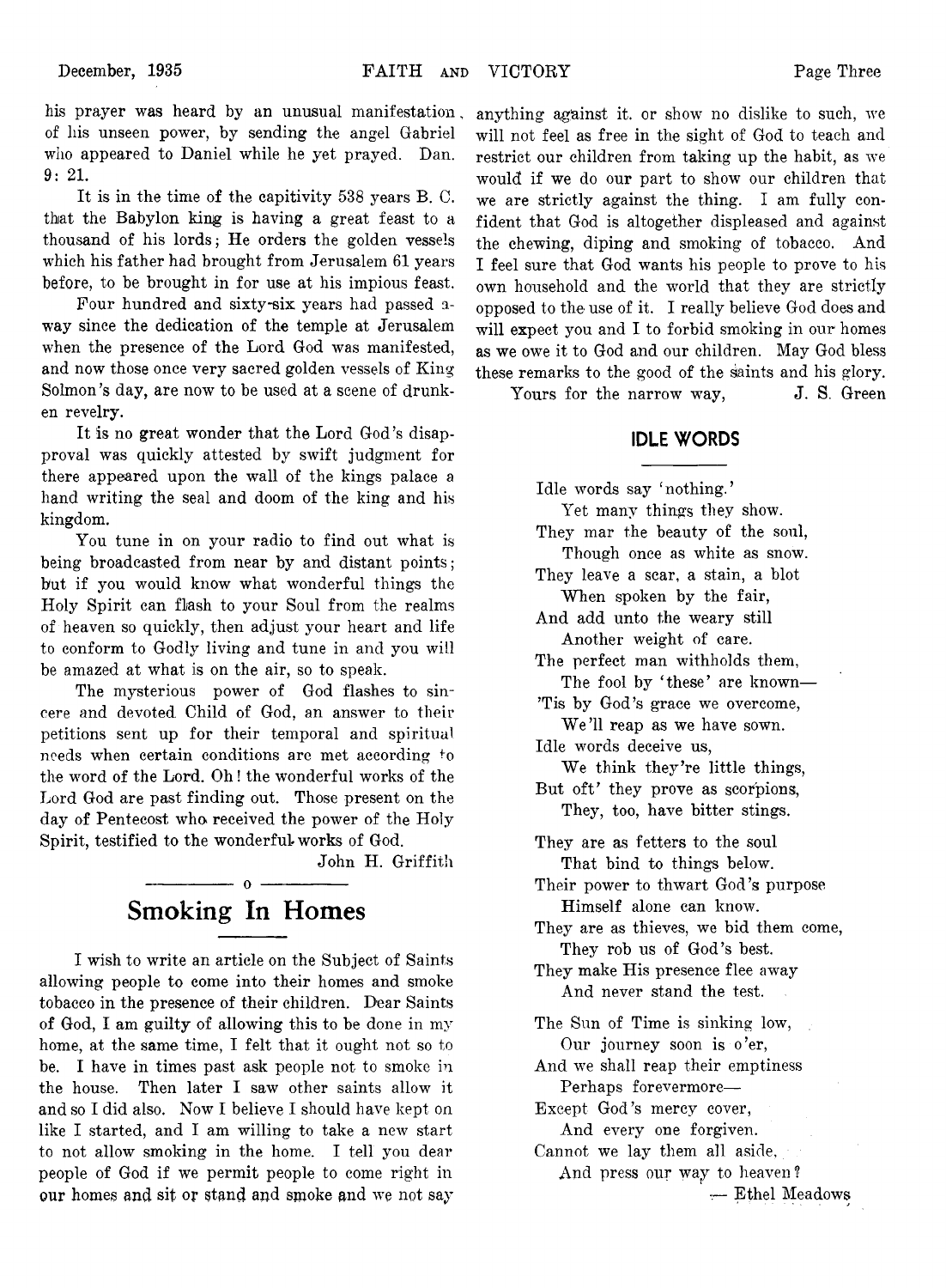# "FAITH AND VICTORY"

## 16-PAGE HOLINESS MONTHLY

An exclusive, full gospel paper printed and sent out in the name of the Lord Jesus Christ in the interest of all Christians, which body of believers constitutes the one and only true Church of God.

This anti-sectarian paper is edited and published each month (except August of each year which is Camp-meeting month, and we omit this month to attend these meetings) by Fred Pruitt, assisted by Mary A. Pruitt, and other consecrated workers at FAITH PUBLISHING HOUSE, 920 W. Mansur Ave., Guthrie, Oklahoma.

(Entered as second-class matter June 10, 1930 at the Postoffice at Guthrie, Oklahoma under the Act of March, 3, 1879.) — SUBSCRIPTION PRICES—

| Ten copies to different addresses, 1 yr2.00 |  |
|---------------------------------------------|--|

This publication teaches salvation from all sin, sanctification for believers, unity and oneness for which Jesus prayed as recorded in John 17: 21 and manifested by the apostles and believers after Pentecost. ..By God's grace we teach, preach and practice the gospel of the Lord Jesus Christ, the same gospel which Peter, John and Paul preached, taught and practiced, including the Divine healing of the body. James 5: 14, 15.

Its Motto: Have faith in God. Its Object: The glory of God and the salvation of men; the promulgation and restoration of the whole Truth to the people in this "evening time" as it was in the morning Church of the first century; the unification of all true believers in one body by the love of God. Its Standard: Separation from the world and entire devotion to the service and will of God. Its Characteristics: No discipline but the Bible; no bond of union but the love of God; no test of fellowship but the indwelling Spirit of Christ; and separation from all human organizations that are not authorized in the Word of God.

Through the Free Literature Fund, thousands of gospel tracts are published and sent out free of charge as the Lord supplies. Co-operation of our readers is solicited, and will be appreciated in any way the Bible and the Holy Spirit teaches you to do or stirs your heart. "Freely ye have received, freely give." Read Exodus 25: 2; 1 Chron. 29: 9; 2 Cor. 9: 7, and Luke 6: 38.

Free-will offerings sent in to the work will be thankfully received as from the Lord and used in the furtherance of the gospel work as God directs unless otherwise specified. All personal checks and Post Office Money Orders should be made payable to Fred Pruitt or to Faith Publishing House.

> " Work on, work on, nor doubt, nor fear. From age to age this voice shall cheer:— Whate'er may die or be forgot, Work done for God, it dieth NOT." FAITH PUBLISHING HOUSE

920 W. Mansur Ave., Guthrie, Oklahoma 'Phone No. 1523-J. U. S. A.

## **EDITORIALS**

It is with much satisfaction and comfort in the Lord to be back in the Office work again and to be at home with wife and the children, friends and saints at Guthrie. After the meeting closed at Iowa Falls, la. we came to Kansas City, Kan. and visited two nights and day with my brother and family. While there we visited a little congregation of saints in the north part of Kansas City and was favored by being in one service with them. The word went forth with power of the Spirit and we were all much edified and thp saints testified with much anointing and power, of the Holy Ghost and we all rejoiced together in the fellow. ship of the Spirit. Sister Hudson is the pastor of the. congregation there and her labors has been very effective as a number testified of how it was through her devoted life and teaching of spiritual truth that they burned to the Lord and they are happy and joyful in the holy way. On Wednesday the 30th of Oct. we left Kansas City and arrived home about six o 'clock in the evening after having traveled over seven thousand miles and having held meetings in seven different states besides visiting imany saints and others who were sick and afflicted. The Lord verified His promise by signs following the preaching of the word and we had the privilege of seeing Him save souls, sanctify believers and heal bodies.

Our hearts were made to rejoice many times as we .mingled with precious saved, souls who had deep decisions to follow the Lord all the way. In our travels in the many different states we had an opportunity of seeing the good work that the tracts and papers are doing in drawing souls to Christ and encouraging saved men and women every where. Many precious souls have been settled down into the crucified way and are now rejoicing in the Saviours love with a determination not to drift with professors who look upon much of God's word in a light way and presume upon his mercy. Those of our readers who have been aiding with their means and prayers will not lose their reward. God's eyes are not closed to sacrifices made in getting truth to perishing souls. Our hearts are filled with desire to feed the souls of men on the bread of life and we want to keep the tracts and papers going out all through the fall and winter in a large volume that as many precious souls can be reached as possible. We are putting on a three months subscription to "Faith and Victory" for five cents or 25 subscriptions for one dollar. This will give every reader a chance to do something to get the truth to neighbors and friends. The best way to keep alive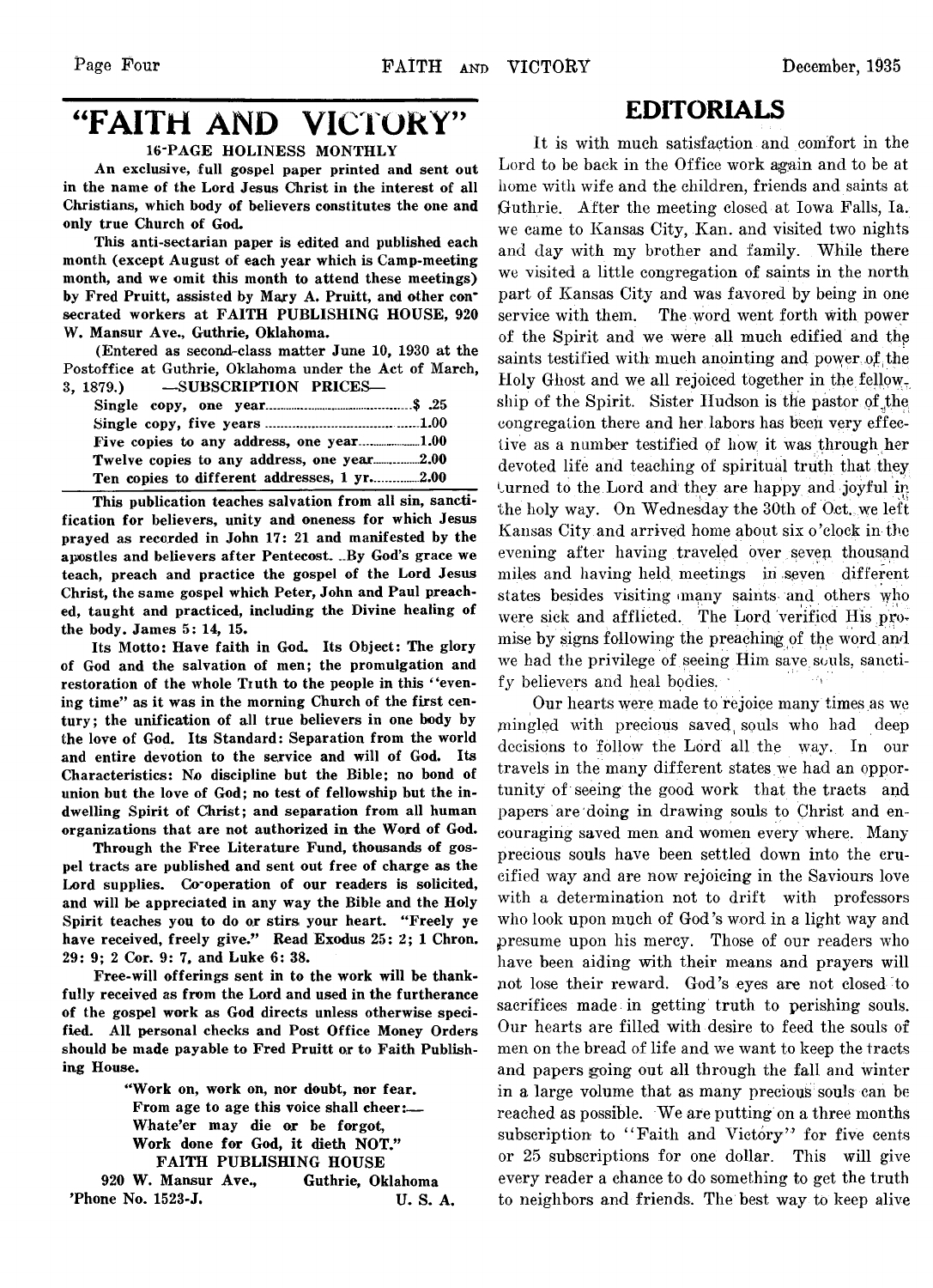is doing something; to advance the cause of God in the earth which will bring forth prayers and supplications to God to make your labors effective. Paul says, "Live in the Spirit and you will not fulfil the lusts of the flesh."

#### $0 - 0 - 0 - 0 - 0$

We feel very grateful to the Lord for the offerings that have been sent in to repair the machinery. Through these offerings we have been getting some needed repairs. It was necessary to get a new Linotype Distrubutor Bar which cost \$43.60. This Bar has been fixed in its place and is doing good work. Other worn parts will be replaced as the Lord supplies the funds. We appreciate very much the love manifested by those who sent means for this purpose and we are sure that God will reward, Continue to pray for us and the workers here at the office. Our whole heart is in the Lord's work and we mean to reach as many souls as possible with the gospel by the printed page. We/ are extending the five cent subscription offer for three months on untill the 20th of December so you will find another subscription blank in this paper. Please get the names of all you can and send them in and help get the gospel to many more thousands during the winter months when people read the most. Do and pray is the way to keep spiritual. God is depending: on You.

#### $0 - 0 - 0 - 0 - 0$

God looked upon Job as a man whose heart was perfect toward Him; he was upright and feared God, and esched evil. Yet, God saw fit to literally turn the devil lose on his servant Job. When Job was in his fiery trials and bitter afflictions his wife said, " Doest thou Still-' retain thine integrity *f* curse God and die." Job answered and said, "Thou speaketh as one of the foolish women speaketh. What! shall we receive good at. the hand of God, and shall we not receive evil?" Job would not sin against God but yielded to. His will and loved Him inspite of all his afflictions In the 23rd chapter he tells of how his sufferings were bitter and his affliction was far greater than his groaning, would indicate and with all this he could not find the Lord with all of his searching but he still holds his integrity and calmly rests on the fact, " But He knoweth the way that I take when He hath tried me I. will come forth as gold.'' In the 14th verse he says, "For He performeth the thing that is appointed for me: and many such things are with Him." Job had an appointment of suffering and affliction to go through to try him and to prove him. He also says, "and many such

things are with  $\text{Him.}$ " Dear souls, we have appointments today from the Lord. Let us not complain or murmur but calmly rest on the fact that when He has tried you he will bring you forth as gold. Jesus says, "Many are called but few are chosen." Dear readers, all saved people are called to follow the Lord in the crucified way, but only those who prove faithful through all the tests and afflictions or appointments in life will be chosen to dwell with Him through out eternity. My brother, sister be patient in troubles, afflictions, persecutions' and when others wrongly accuse you or influence others against you remember God's eye is upon you and he is watching for the fruits of the Spirit through all these afflictions; keep in mind that it is impossible for man or women to influence Jesus against you Man may look upon you with a critical eye, with scorn or contempt, may falsify and wrongly accuse but if you are bearing the sweet tender fruits of the Spirit, through it all Jesus will smile upon you with approval and will love you and call you his own. Always keep in mind that God's ways are opposite from the ways of the world. His ways are higher than man's ways, as the heavens are above the earth, for there is a way that seemeth right unto man, but the end thereof are the ways of death. When in affliction let us be careful that we do not charge God foolishly but humbly receive from the Lord all the appointments of life Do not push away the chisel which God is using to fit you for real service and at the same time shaping you up to live with Him through all eternity. Be patient and endure unto the end for the same shall be saved.

Look to self to be miserable, Look to others to be perplexed, Look to Jesus to be happy.

There are three deaths spoken of in the Bible, spiritual death, physical death and eternal death. In contrast to this there are three lives spoken of in the Bible,, spiritual life, < physical life and eternal life. Jesus said, "Whosoever liveth and believeth in me shall never die." John 11:26. I met a man that said, Jesus lied when he said this. He was thinking he meant physical death when Jesus was meaning eternal death. How sad to see men putting their own private interpretations on God's word and deceiving themselves and others.

Spiritual death is when the soul is seperated from God through sin, physical death is when the soul is seperated from the body. Eternal death is when the soul and body is separated from God through all eternity.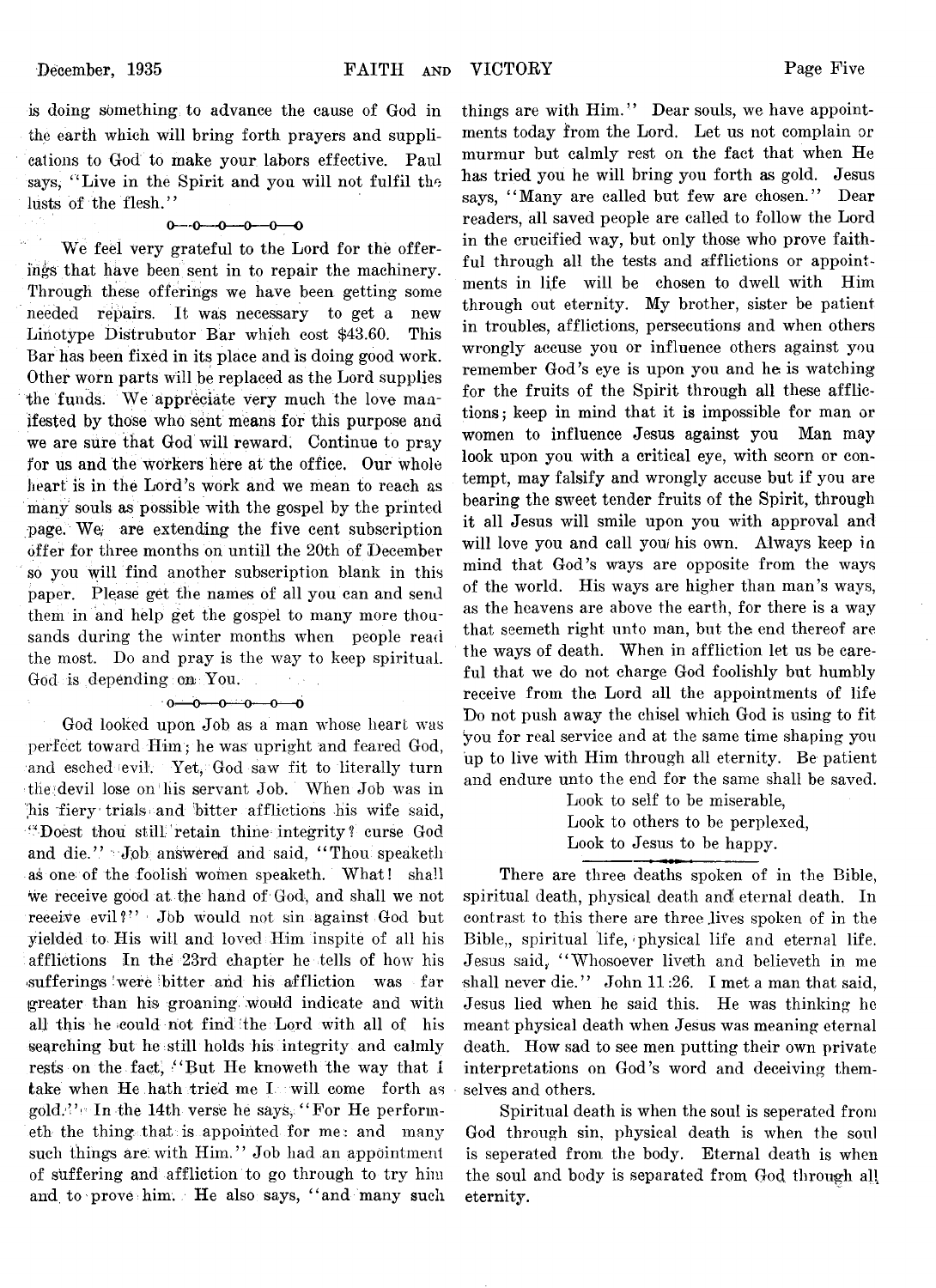Spiritual life is when the soul is resurrected to life through faith in Christ and continues to walk in his truth, believing in Him. Physical life is the life or soul of the body which God breathed into the man Adam when he was a dead lump of clay for it is written, God formed man out of the dust of the ground and breathed into his nostrils the breath of life and he became a living soul." He did not mean ithe air we breathe was our life, yet it is necessary to life. In Ecclesiastes the 12th chapter and 7th verse we read, "Then shall the dust return to the earth as it was: and the Spirit shall return unto God who gave it." Neither did he have reference to the seed of man being his soul as some teach.

Eternal life has reference to that " Holy Spirit of Promise" which comes into the soul of man when he is fully saved by believing in Christ Jesus and if he is in this state at death he will put on a glorified body and live with God forever. We read in Philippians the 3rd chapter and 21st verse that the Lord Jesus Christ will "change this vile body, (or decaying body) that it may be fashioned like unto his glorious body." In Romans the 8th chapter and 17th verse we read, " And if children, then heirs of God, and joint heirs with Christ: if so be that we suffer with  $\text{Him}$ , that we may be also glorified together." Paul says in the 15th chapter of 1 Cor. and 53rd verse " For this corruptible must put on incorruption, and this mortal must put on immortality."

#### $0 - 0 - 0 - 0 - 0$

It is not fully in keeping with the New Testament truth or covenant to make a rigid law of tithing for Jesus says, "if ye love me, keep my commandments." Under this grace dispensation we freely give and do because we love him. Those who do or give because they feel compelled to by law or with the expectation of earning favor with God are still under the law which is a "school master" to lead them to Christ. When we are fully saved and the Holy Spirit is dwelling in our souls we have given up all to God and we give then of our means or substance as He moves upon our hearts. It is true that God has always been pleased for his children to give a tenth or more. Long, before the Mosaic law was given, Abraham gave a tenth to Melchisedec and I am persuaded that any one under Grace who would give less than that will be lean in their souls and perhaps in time grieve the Spirit away altogether, be backslid in heart. Every soul who professes Christ should be careful to maintain good works and be sure to give a tenth or more of their earnings to the Lord's work. Many a soul has went

down because they thought only of their wants and needs and neglected to give to the cause of God. if saved people would give as much as a tenth to the work of spreading the gospel then there would be no iack and the tracts and papers carrying the truth of the gospel of Christ would reach a multitude of souls wiio are lost and in wretchedness and misery. If we k*ce\i* in the Spirit of Christ we will always have a burden for lost souls upon our hearts and will be willing to deny our selves, sacrifice and give of all the means which He puts in our hands. We, in giving, only take of His and give back to Him, providing we realize that we have been bought with a price and we are not our own. Christ had such a burden for lost souls that he willingly suffered shame and contempt, and gave his life's blood, even for his enemies. Do we possess the same Spirit that possessed Christ? It is good to give of our plenty but'it is more blessed to give when it means a sacrifice on our part. So let every one of us lay apart for the Lord's work as he prospers ,us for the " willing and obedient shall eat the good of the land." Isa. 1:19. Jesus says, " give and it shall be given unto you; good measure, pressed down, and shaken together, and running over, shall men give unto your bosom." Luke 6:38.

 $0 - 0 - 0 - 0$ 

We are under a heavy burden and responsibility here at the Office because of the many needs of the different phrases of the printing work. Some of our good gospel saving tracts are out of stock and folks are calling for them, also some home necessaries are needed besides the obligations of the general up-keep of the work. We ask our readers each one to pray for us that God will supply so we will not be over burdened and the sending forth of the papers, tracts and booklets will not be hindered. Also another thing we wish to mention is the buying of a car which is essential in the gospel work. The one we had was almost beyond repair having run over a hundred thousand miles and we traded it on a '31 model ear which is in good condition and this leaves us with an obligation of the difference to meet. By mentioning these things you will know better how to pray for us and to help us bear the burdens involved in printing and sending forth the gospel by the printed page. If you send offerings to the work do it cheerfully as unto the Lord and God will write it down on his book. We do not care for offerings only as they are gladly and freely given as unto the Lord, for this work is not ours, but His. May God bless each and every reader in every good word and work is my prayer.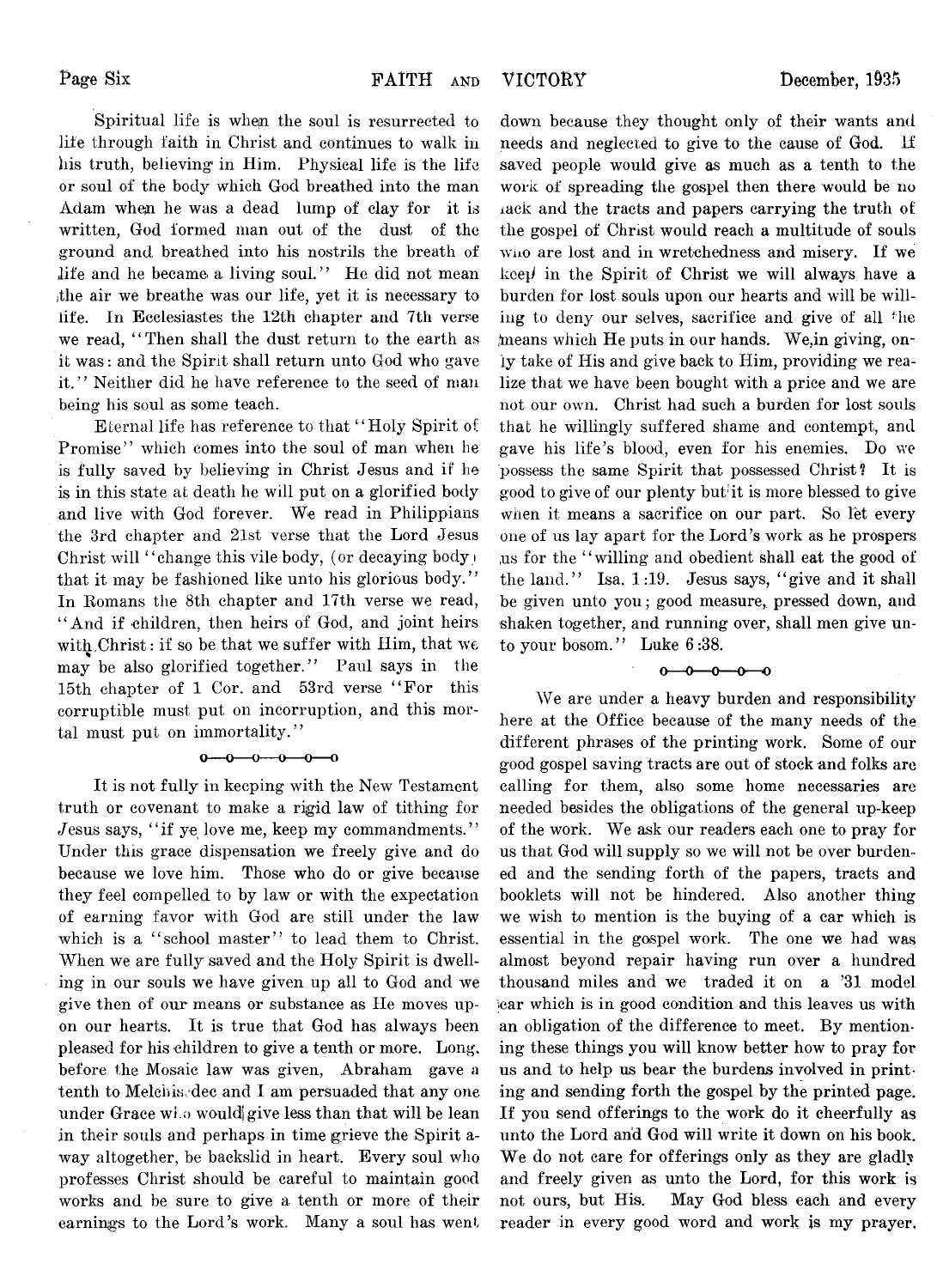## **OBITUARY**

Sister Mary Jane Brown- Buttram was born June 2nd 1861. Age 74 years, 5 months and 9 days. Sister Buttram was saved some 31 years ago, lived faithful and true and trusted her Savior to the end.

She leaves to mourn her departure her husband, Bro. J. M. Buttram of Athens, Tenn., four daughters, and one son. Who will miss her lovely presence. She was greatly loved by all who knew her. Her godly life stands as a monument of memory inviting us on to meet her. While Mother Buttram suffered severly, she bore her sufferings patiently and was resigned to the will of the Lord. Funeral preached by the writer. Bro. John Strech

Our dear mother is gone; Jesus thought it best, To take her away to that sweet home of rest, Where we are privileged to meet her some day; But, 0 how I miss her whenever I pray.

0 how we did love her; none can ever take her place, Sweet counsel and guidance with motherly grace. Not long we 11 be waiting to meet her some glad day, If we trust in her Jesus, not forgetting to pray.

## **PRAYER REQUEST**

 $\overline{\phantom{a}}$   $\overline{\phantom{a}}$   $\overline{\phantom{a}}$   $\overline{\phantom{a}}$   $\overline{\phantom{a}}$   $\overline{\phantom{a}}$   $\overline{\phantom{a}}$   $\overline{\phantom{a}}$   $\overline{\phantom{a}}$   $\overline{\phantom{a}}$   $\overline{\phantom{a}}$   $\overline{\phantom{a}}$   $\overline{\phantom{a}}$   $\overline{\phantom{a}}$   $\overline{\phantom{a}}$   $\overline{\phantom{a}}$   $\overline{\phantom{a}}$   $\overline{\phantom{a}}$   $\overline{\$ 

Pray earnestly for the healing of Ethel Irving of Independence, Kans. She has been crippled in her knees for two years. She testified to having faith in God for healing.

#### BOOKS WANTED

If any of our readers has a book of " Bible Readings" called "Home and Fireside" that you would sell please let us know here at the office, as we have a number of calls for this book.

# **The State Assembly Meeting**

 $-$  0  $-$ 

The usual State Assembly Meeting at Guthrie during the holidays will begin this year on the Friday before Christmas which is the 20th of December and last ten days.

The unusual good meeting last year will no doubt be encouraging for all who were here last year to return again and be refreshed in soul and also there has been many more declared that they expect to be here at this meeting and so we are expecting an unusually large crowd to be in attendence.

The meeting will be run on the free-will plan and

all are expected to help as God lays it on your heart. The congregations and individuals who have means to send in to defray expences in the meeting can send it to, Fred Pruitt, 920 W. Mansur Ave., Guthrie. Okla. as he is treasurer. Those who have provisions can send or bring them to Fred Pruitt, Faith Pub. House or send them to Bro. G. W. Winn, 1309 W. Mansur Ave., Guthrie, Okla.

Each year we have urged those coming to bring, quilts, blankets., comforts and pillows with them as we have always been short on bed clothes. Many in the past have been careless about bringing their bedding with them and it works a hardship on the saints here at Guthrie as they are not able to supply so many with bed clothes. If you fail to bring your bed clothes this time you will very likely have to sleep cold as the supply here is very limited. The saints here are expecting to supply straw ticks, mattresses and perhaps springs so do not fail to bring your needed quilts with you.

The State Business Meeting will be held on the last Friday of the meeting which will be on the 27th of December. All the saints in the State should be present at this meeting as some important questions are to be settled.

All lovers of the truth should attend this meeting and especially those who are desiring to get saved or sanctified and those needing healing. We are expecting able ministers of the New Testament to be present to preach the full gospel, backed up by the melting love and power of God. Trouble makers and those who sow discord among brethren are not invited as this is the Lord's meeting and not for wranglers. Those coming with a thought of taking part in spiritual teaching and instruction should bring peace with them, make peace and leave peace.

The saints here are going to do their utmost to furnish rooms, beds, and springs to all they can. All saints should pray for this meeting that it be a great soul saving time as well as edifying and unifying to all the saints.

#### $-0-$ ASSEMBLY MEETING NOTICE

The Christmas Assembly Meeting at Hammond, Louisiana will be held in the Chapel on the Camp Grounds, beginning Christmas Night, December 25th, and continuing as long as the Lords leads. Every one is invited to attend the meeting, and any minister whom the Lord sends is welcome.<br>expressed all the contract of the contract of the contract of the contract of the contract of the contract of the contract of the contract of the contract of the contract of the contract of

Subscribe now*!— " Three months for* 5 *cents"*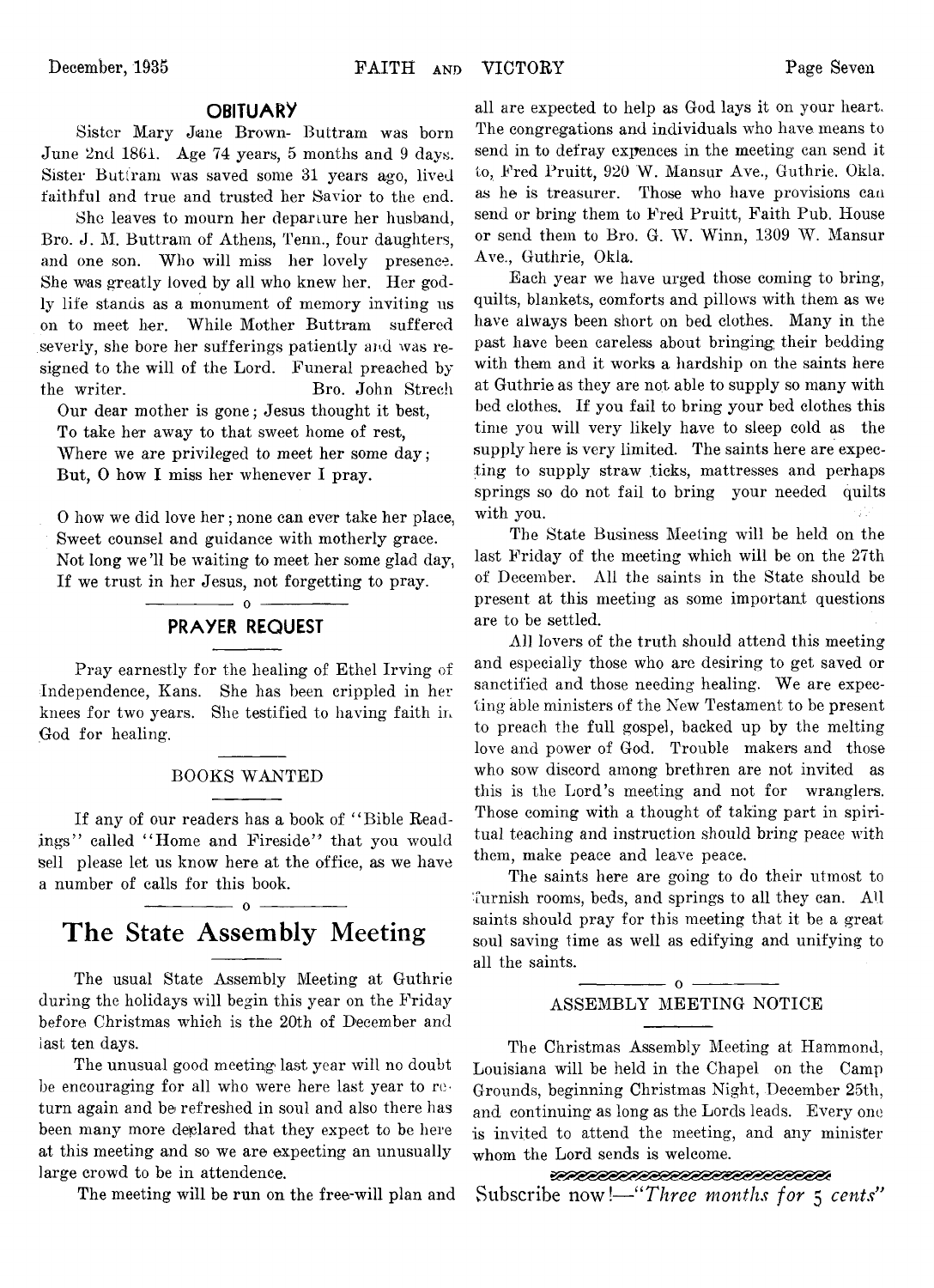In this issue we are advertising a nice line of gifts for Christinas presents and New Years. You should look over these lists and send in your order early to avoid the Holiday rush with jammed mail sacks.

We want to call your attention especially to our 1936 4'Scripture Calendars" which are exceptionally beautiful. We have ordered a large quanity of these Calendars to meet our growing Calendar trade during Christmas and New Year. We will postpay a Calendar to you for thirty cents, four for \$1.00 and we will make you a special price on ten Calendars postpaid to your address. We will postpay ten for two dollars. Let us have your orders early to avoid the congested mail through holidays.

## ------------- o------------- **GIFTS FOR CHRISTMAS AND NEW YEAR**

" God's Gracious Dealings, " 102 pages; autobiography of the editor. Price, 15c each, two for 25c or ten for \$1.00.

" Jinks Harris," converted bank robber, 80 pages. Price, 15c each or two for 25c.

" Gospel Glory" song book, 110 choice Reformation songs in shaped notes. Price, 15c each.

"Select Hymn" song book, 633 songs, shaped note edition, cloth bound. Price, 75 cents.

"Heavenly Life for Earthly Living," 64 pages, extra fine paper, contains wholesome soul food. Price, 15 cents.

"Helps to Holy Living," Book One and Two, 48 pages in each book. Price, 8c each or two for 15 cents.

"The Instruction of Youth in the Christian Life," 32 pages, good paper binding. Price, 7c each or two for 10 cents.

" City of Self For God" 192 pages, Price, 40c each.

" Concordance and Word Book to the Scriptures." Just the book for Bible readers to find scriptures, handy and convenient. Price, 50 cents.

Scripture Text Envelopes. Price, 25 for 15 cents or 40 cents per hundred.

Year File, reduced price, 25c. Order now! A genuine Morrocco bound Bible, with Reference

and Concordance.............................................. 5.00 Samuel Morris,, A Spirit filled L ife. . . ....................10 Christmas Greeting Cards, package of  $12$ .............20

*Fdith and Victory* paper, a 16-page monthly. Regular price, single copy for one year, 25 cents or five years for \$1.00.

We can quote you very reasonable prices for printing Biblically sound gospel tracts, pamphlets and books. Submit your manuscript for price quotations.

## **BOOKS FOR CHILDREN**

Mr. Noah's  $A \, B \, C \, Z_{00} \ldots$  Illustrated..........\$ .25 Happy Hours at Home....Illustrated..................25 Stories That are True for Boys and Girls, 32 pages, well illustrated ...............................................25 Light on a Child's Path, 128 pages, 93 pictures cloth bound...................................................................50

" True Stories of the West for Children," illustrated, beautiful cover, 25 pages. Price 10 cents.

" Fathers' Evening Stories," beautiful cover, moral stories for children, 24 pages. Price, 12 cents.

The above mentioned items will be postpaid at prices listed to any address in the United States. Send all orders to FAITH PUB, HOUSE, 920 W Mansur Ave., Guthrie Oklahoma,



1936 SCRIPTURE TEXT CALENDARS One Calendar ......................... ................... \$ .30 Four Calendars ......................................... 1.00 Ten Calendars............................................ 2.00 All Calendars Post-paid



A genuine Morrocco covered Bible, with Reference and Concordance. Good clear print. Size 6x3. Will make a nice Christmas present. We will post-pay this Bible to you for \$5.00. Order now !



We have a large variety of Velvet Wall Ma<sup>+</sup>toes for sale. Send for Circular.

Choice of Red or Blue<br>No. 5320—13x61/2 inches— 400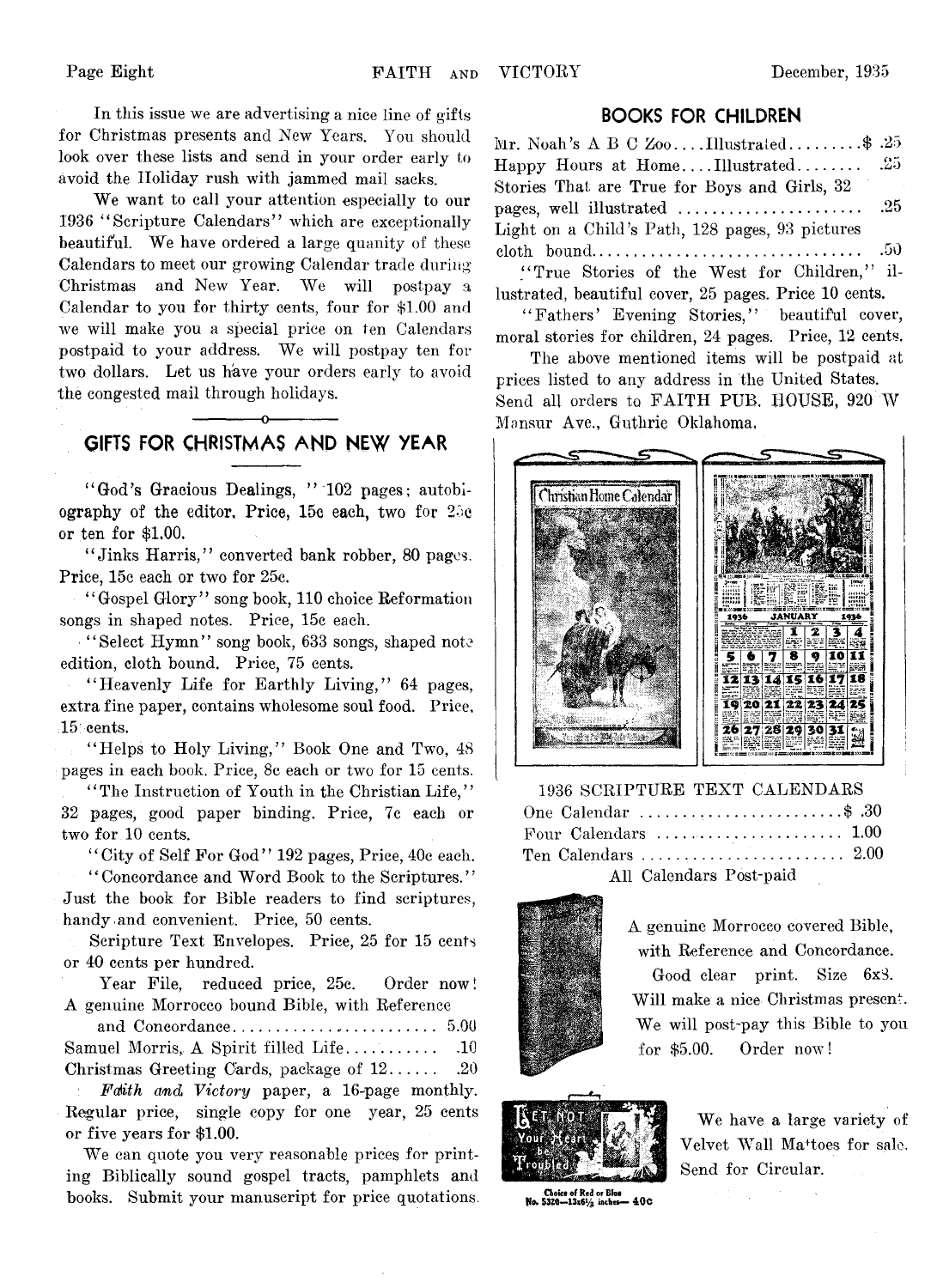

# **♦ « Young People's Section »**

# Look To Him

Keep your eyes on Jesus, He will take you through; All your cares and burdens He'll bear them for you.

Keep your eyes on Jesus, He has comfort and peace; Trust Him to lead you on **Then your troubles will cease.**

**Keep your eyes on Jesus, And not on people here: For they will lead astray, So follow Him with fear**

Keep your eyes on Jesus, And on Jesus alone; For he is strong and great, And he will lead you home.

— A. Marie Pruitt

#### $-0$   $-$ EDITORIAL NOTES

When a person becomes convicted of his need of salvation, this question naturally presents itself to him, "Will it pay to become a Christian?" And to arrive at the true answer to this question, one must refer to the Word of truth which sets forth the cost and the reward to those who become followers of the Lord in the narrow way. The Word teaches us to fully count the cost before starting in the Christian life. This is necessary to help us to succeed, then as we go along with the Lord we can with the poet boldly sing, "I'm glad I counted the cost!"

What is the cost? "Whosoever he be of you that forsaketh not *all* that he hath, he cannot be my disciple." Luke  $14:33$ . This cost includes all ungodliness, "Teaching us that denying ungodliness and worldly lusts, we should live soberly, righteously, and godly, in this present world." Titus 2: 12. You must forsake your ways (Isa.  $55: 7$ ), and worldy amusements and worldly conformity  $(1Jn_0, 2: 15, 16)$ ; Rom.  $12: 1, 2$ ). Confess your sins to God (1Jno. 1: 9). Forgive your enemies (Matt. 6: 14, 15). Make restitution to the extent of your ability and opportunity. (Ezek. 33: 15|).

What is the reward? It is more than has ever entered into the heart of man. "Eye hath not seen, nor ear heard, neither have entered into the heart of man, the things which God hath prepared for them that love him.' 1 Cor. 2. 9. In this life he shall receive a hundred fold (Mark  $10: 28:30$ ), and all good things (Psa. 84, 11). In the future he shall receive an eternal home, " For we know that if our earthly house of this tabernacle were dissolved, we have a building of God, an house not made with hands, eternal in the heavens." It is termed " an inheritance incorruptible, and undefiled, and that fadeth not away, reserved in heaven for you." 1 Peter 1, 4.

Just before Joshua's death he exhorted the children of Israel saying, " If it seem evil unto you to serve the Lord, choose you this day whom ye will serve." Then he ended his exhortation by making this wise choice for himself, " But as for me and my house, we will serve the Lord." How many today will count the cost, count God on their side to carry them through and cast their lot with faithful Joshua ? —L. D. P.

# *Come Let Us Reason*

 $-$  0  $-$ 

Dear people: Where are you going to spend eternity ? You will spend it where time will not be counted by years like it is now. My heart is heavy for those who neglect to be ready. We are all going some where; we are on the road to our home, the home we are preparing to dwell in forever. When time and eternity meets, we can no longer count time by days as we do now. When we are in pain, we often think in the morning I will feel better. When we are away from home and dear loved ones, we often look at our calendar and count the days, weeks or months, but there in the flames you will not count but forever and ever. No chance of ever getting out of misery. We are not trying to scare any one, but do want you dear souls to stop and think. "Come now, let us reason together, saith the Lord." — Selma Hiebert.

# **"Shall Not Want"**

Blessed experience. Wanting nothing. Having everything we want. Some of our younger saints may not have arrived at this experience. Older Christians are supposed to have. David said., "The Lord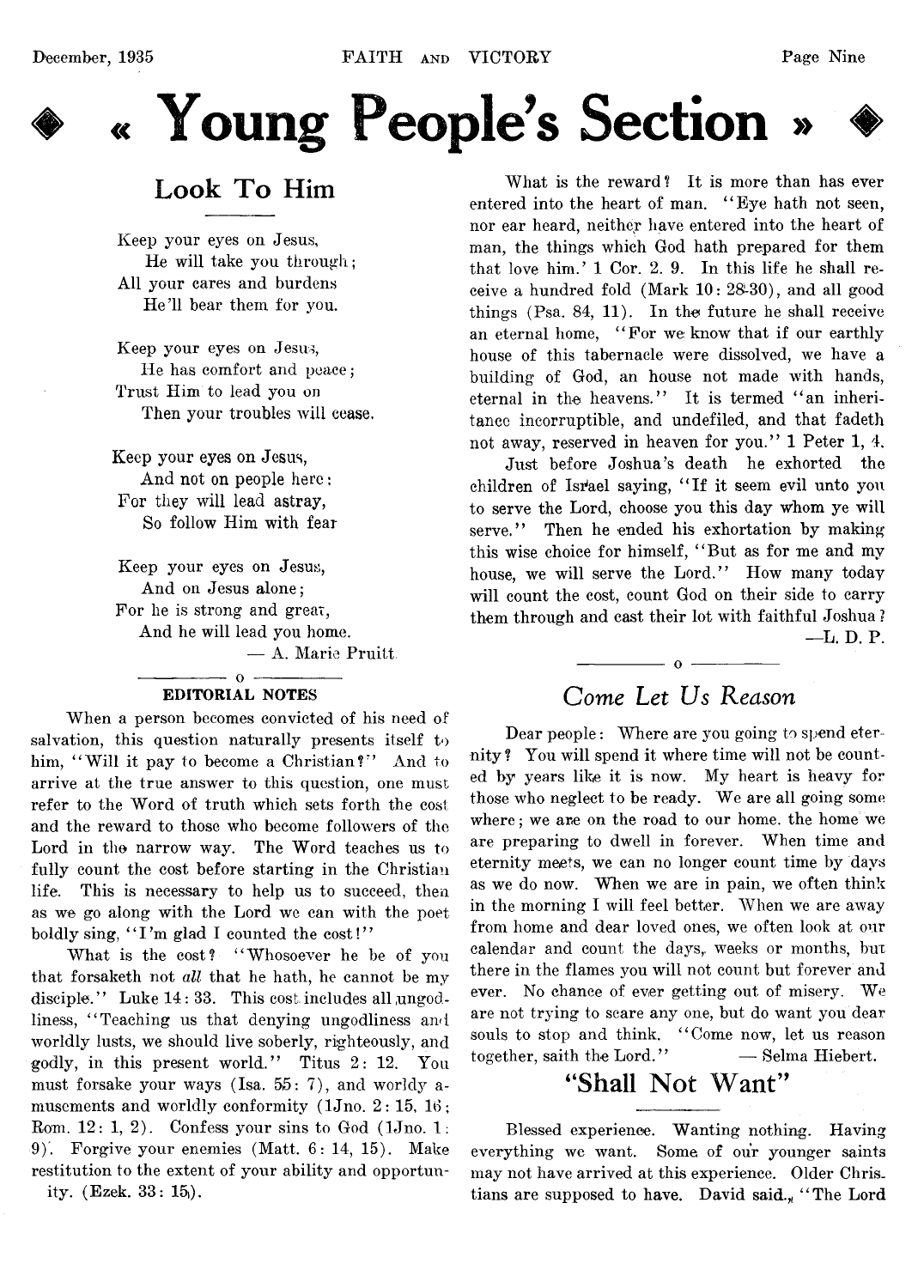is my Shepherd I shall not want." This seems to have been his experience. We are told in Heb. 13: 5 to be eontent with such things as we have. To be wishing for something we do not have is proof that we are not content with what we have. Does not the Bible say that there is no want to those that fear Him? Yes, it says those very words. See Psa.  $34: 9$ . If you are wanting something is it not proof that you do not fear God? The Bible says, "They that seek the Lord shall not want any good thing" Psa. 34: 10. If you are wishing and wanting some good thing is it not proof that you are not seeking the Lord ? Again the Bible says, " No good thing will He (God) withhold from them that walk uprightly" Psa. 84: 11. If you are wanting and wishing, is it not proof that you are not walking uprightly? The fact is we all have what we want. You say that you want more patience, you want more love, you want more power, you want to be spiritual. We think you are mistaken. We think you have about what you want. Does God want you to be more spiritual? "Yes," you say, "I think He does." If He wants you to be more spiritual and you want to be more spiritual, why are you not more spiritual? There is a reason. Let us see if we can find it. Suppose you go to the shoe store to get a pair of shoes. You look at a pair that you like very much. The merchant says, " $$7.50."$  You look at them a while longer, then you look at others. None of them suit. You come back to the \$7.50 pair; you say, "This is the pair I want." The merchant says, "That" is the pair I want you to have." Now why don't you get what you want? Thejfact is you don't really want them. You don't want them as you should want them that you might get them. You want something more than you want the shoes. You want the \$7.50 more than you want the shoes or you would get them. You really don't want more patience, more love, or to be more spiritual. There is something you want more than these or you would have them just as certain as you would have the shoes if you did not want the \$7.50 more. You say, "I do not know what I want more then to be more spiritual." We can tell you. It is the price it takes to get it. You are not willing to pay the price. Perhaps you do not want to consecrate all to God, or to deny yourself, or to wrestle in prayer, or take the time to read, mediate, and pray that you might be more spiritual. You do not want to give up all those little things that hinder spirituality. People get what they want, as a rule, if they want it hard enough.

— C. E. Orr

## **CORRESPONDENCE**

Hammond, La. To the dear Ones whom we visited on our eastern tour: God bless and encourage each of you to press the battle: to the gates and be true juntil the last battle is fought, for the promise is only to those who endure unto the end.

We feel so grateful to the Lord for the wonderful opportunity we had of meeting each one of you, and pray that the Word of Truth which was delivered in your midst may bring forth fruit for time to come and yield a. precious harvest in eternity. Our hearts rejoice because we could meet you and to know that there are yet a few dear saints scattered about who are standing true, on the old landmarks. We miss you so much and it grieved us to say, Farewell, but if we are faithful we shall soon reach our eternal home where there will be no sad partings.

I just reached my home yesterday, Nov. 13. I left Bro. and Sis. Pruitt's home Nov. 4, but stopped several times on the way with saints and friends.

I am so glad to be back with the dear saints of Hammond, Loranger, and Kentwood, La. again and you pray that I may prove a blessing to them and never fail to hold up the standard of truth with the meekness of Christ. There are a few faithful ones here who are doing all in their power to promulgate God's cause. We are looking forward to a good meeting to be held here at Hammond, La. during the holidays, beginning Dec. 25th.

1 shall be glad to hear from any of you. The grace of our Lord Jesus Christ be with each of you.

With Christian love, I am your sister in the defence of the gospel.

Mrs. Kathrine G. Watson, Box 370, Hammond ,La.

**0 0 0 0 0**

Ore. Dear Bro. Pruitt and family: Greeting in the lovely name of Jesus. May God ever bless you, and keep you trusting in him is my prayer. Amen.

I feel tonight I should write you a letter to tell you God is still' blessing dear wife and I, and encouraging our hearts to press the battle on to certain victory, but my health is still quite poorly; but God is still leaving me here for some purpose; I hardly know why, but he knows and I shall not question him about it, for he doeth all things well, and I am so glad it is so well with me as it is. I have this sweet assur ance in my breast, my way is clear and I am just waiting for Jesus to come after me. You knew dear Bro. he said that he would go and prepare a place for us and when he prepared it he would come again and take us to himself, that where he is there we would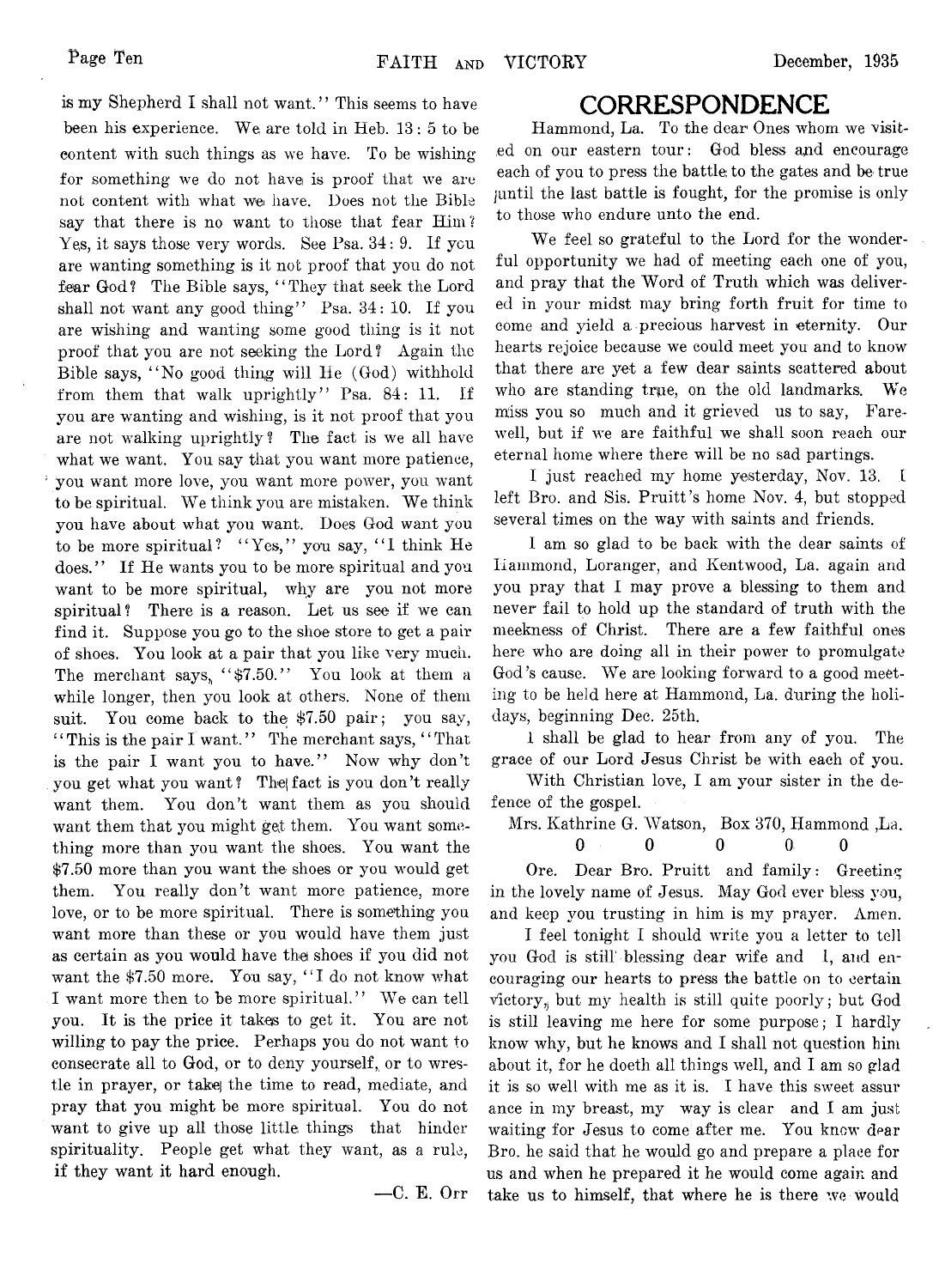be also, thank God for that sweet promise. I had rather have that promise then Wall Street today. Glory be to God!

Bro. Pruitt, I truly would love to meet you once in life and have a long talk with you. I could tell you so many good things the Lord has done for me, more than I can write, but if I never meet here I expect to meet you in heaven.

Last night a young man and his wife came to our home and seemed to get a lot of help. They are deaf mutes and they have been coming to our home for quite awhile and we) have prayed and worked with them, so now she is getting where she can hear us talk, sing, and read: so last night we sang some songs, and she would listen to us. We would sing a verse and she would listen, then she would explain it on her fingers to her husband, then they would rejoice so much. Oh how it did make us rejoice to see them rejoice in their weak way Dear Brother do pray that God will make us a blessing to those dear children. We do know that he is hearing prayer, and bringing her hearing to her, so pray that God will perfect their hearing, and speech.

Love to All, **1L W. White** 

**ooooo**  $\Omega$ 

Minn. Dear Bro. Pruitt: Find enclosed \$1.10 to cover postage and other expences for Song Book and the 25 three months Subscriptions.

I'm happy to be a reader of "Faith and Victory" paper. I am pressing toward the mark of the prize according to Phil. 3: 13-12. I have laid aside every weight and the sins that doeth so easily beset us and running with patience the race which is set before us, looking unto Jesus, etc.

William H. Black.

La. Dear Readers of "Faith and Victory": Greetings in Jesus precious name. We praise the dear Lord for his glorious light and power, of grace and truth, of full salvation, unity and healing.

0 0 0 0 0

We have been trusting the Lord for three years for both soul and body. We never resort to any other physician or remedies. We find that he is a very present helper in time of need. Two years ago our little boy, "Laddie" took very sick with chill and fever. It was a real trial to see him suffer with those burning fevers. He had such high fevers until he became delirious. Many advised us to call a Dr., but we held on to the Lord, and Sister Watson anointed him. We spent a whole afternoon in prayer. He was wonderfully healed and was soon able to

go back to school. The Lord also healed his foot of a bad cut last spring.

Oh we haven't time to tell of ail the many ways the Lord has blessed us just now, but we praise him for salvation and for the dear Saints.

We are fully determined to go all the way with the Lord. Pray for us, that we will ever stay humble and true to him, at any cost.

Your Sister and Brother in the precious name of Jesus, — Mr. and Mrs. W. S. Miller **ooooo**  $\Omega$ 

Lindsay Dear Mr. and Mrs. Pruitt: I am sendin for another bunch of tracts. Those tracts 1 last

ordered I sent them away with copies of "Faith and Victory" papers, i am sending a quarter to cover postage of tracts and oblige.

Dear Brothers and Sisters in Christ I can still say I am saved and kept by the power of God. I have no desire for the things of the world. My desire is to please God and do his precious will. The September issue was good. Jesus means more to me than anything else in this world. I will never go back into this world with God's help.

With love to all in Christ, Albert McPeake

 $\bf{0}$ 

**OOOOO** Ga. I have a boy 16 years old unsaved. I ask the readers of "Faith and Victory" to all lift up a prayer for the salvation of my boy. I would like to see all my children saved if it is His Holy Will. And pray for my healing, also that I may be happy in his love. I know the dear Lord has healed many, and I know He has power to heal me, for He heals today.

In His Dear Name, Mrs. Fred Whaley

**OOOOO** Okla. Dear Saints scattered abroad I greet you  $\theta$ once more in the precious name of Jesus. Since I last wrote I have met many trials and seen many sad things but I never saw one thing that I had a desire to go back to the world, for when I once saw the beautiful Church in its oneness, I sold out, and died to the thing's of the world and had no more desire to go back.. I thank the Dear Lord for every one that is in the body and ask him to keep true, and to burden every backslider to get back to the house of God. Oh the souls that once were saved and now gone away from the Father, what did he do to you ? whom do you blame? Jesus was pleading for you when you turned from him, and he is still waiting. Can you still refuse ? See the nail prints where he hung till he bowed his head. You dear lost soul give your heart to God. He loves you still, some love to curse, some lie, some chew, some smoke), some live in adultrey, some in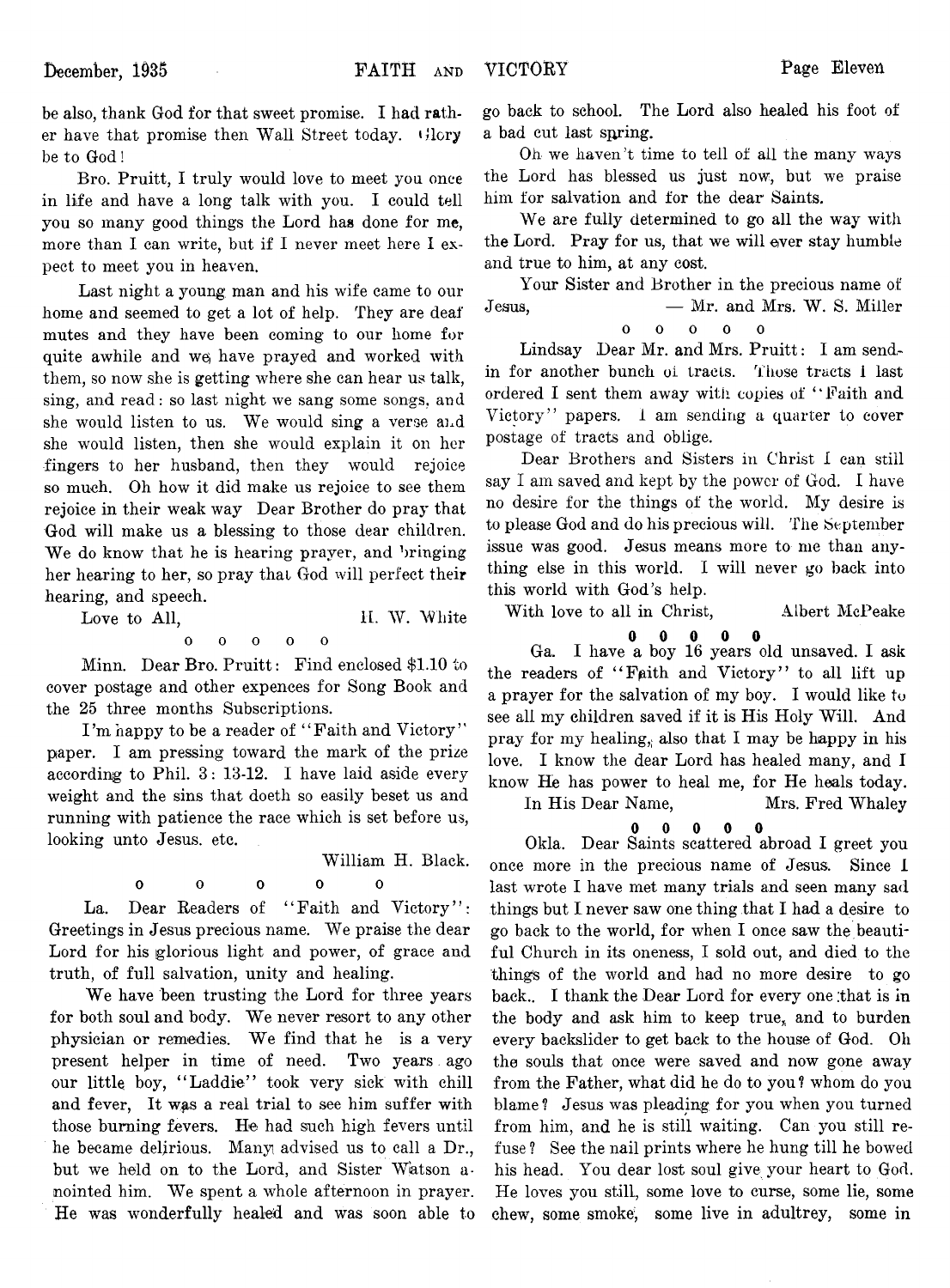hypocrisy, some in pride, some accuse, some go to dances, and other revelries and many other things. Did you know that the Devil is at the bottom of it all. —A. J. Hiebert.

ooooo

 $\mathbf{o}$ 

Mo. Dear saints and readers of the "Faith and Victory" paper, greeting in Jesus holy name. I feel it is to the glory of God this morning to testify to what the Lord has done for me in answering prayer and healing my body. I suffered with pains in and around my heart, would smother till I would have to get up and sit up. I would have three and four chills during the night. I went to the Dentist and he said my teeth was causing the trouble. I did not have any aching teeth or any, that had bothered me. I could not feel it was my teeth, so I went to the Lord and asked him if it was not my teeth causing the trouble to heal the awful suffering that was around my heart. The Lord wonderfuly healed the pain at once. Praise the Lord! What a mighty God we serve, one that can hear our prayers and can, and will heal our bodies. I am glad I ever was willing to give up sin and this world to follow Jesus all the way. I desire the earnest prayers of all the saints for the healing of my eyes, that they may be stronger. I always was near-sighted and now I wear glasses, and at times my eyes get so dim I can hardly see. I know the Lord can heal them and make them stronger. *1* believe he will. May God bless all his dear children and keep them by his mighty power.

Your saved Sister, Fannie Brown *One dollar will send the paper to* 25 *of your*

 $\frac{1}{\sqrt{2}}$  o  $\frac{1}{\sqrt{2}}$ 

*ncit/hbors for three months***.** *Act now!!*

# **Bible Lessons For Sunday Schools And Home Study**

By Sadie E. Orr. Box 370, Hammond La. Send to her for Sunday School Supplies.

## **Sunday, Dec. 1, 1935.**

Nov. 25—Lzra s Purpose. Ezra 7:6-10.

Nov. 26— Ezra's Preperation. Ezra 8 : 21-30.

Nov. 27— Ezra 's Prayer. Ezra 9 : 5-9.

Nov. 28— Ezra s Covenant. Ezra 10 : 1-8.

Nov. 29—Ezra's Teaching. Nehemiah  $8:1-6$ .

Nov. 30— Ezra's Leadership. Neh. 8 : 13-18.

Dec. 1—Devotional Reading. Psalm 63 : 1-11.

SUBJECT— Ezra's Mission to Jerusalem.

*Lesson Text*, *Printed Portion*— Ezra 7:6-10; 8:21-23, 31, 32.

7 : 6. This Ezra went up from Babylon; and  $\ln \theta$ was a ready scribe in the law of Moses which the Lord God of Israel had given: and the king granted him all his request, according to the hand of the Lord his God upon him.

7 And there went up some of the children of Israel, and of the priests, and the Levites, and singers, and the porters, and the Nethinim, unto Jerusalem, in the seventh year of Artaxerxes the king.

8. And he came to Jerusalem in the fifth month, which was in the seventh year of the king.

9. For upon the first day of the first month began he to go up from Babylon, and on the first day of the fifth month came he to Jerusalem, according to the good hand of his God upon him.

10. For Ezra had prepared his heart to seek the law of the Lord, and to do it, and to teach in Israel statutes and judgments.

8 : 21. Then I proclaimed a fast there, at the river of Ahava, that we might afflict ourselves before our God, to seek of him a right way for us, and for our little ones, and for our substance.

22. For I was ashamed to require of the king a band of soldiers and horseman to help us against the enemy in the way: because we had spoken unto the king, saying. The hand of our God is upon ail them for good that seek him; but his power and his wrath is against all them that forsake him.

23. So we fasted and besought our God for this: and he was entreated of us.

31 Then we departed from the river of Ahava on the twelfth day of the first month, to go unto Jerusalem : and the hand of our God was upon us, and he delivered us from the hand of the enemy, and of such as lay in wait by the way.

32. And we came to Jerusalem, and abode there three days.

Memory Verse— The hand of our God is upon all them that seek him for good. Ezra 8 : 22.

Central Thought— The work of Ezra.

Praticail Truth— Fasting and prayer prepared Ezra and his willing companions for the great work.

Suggestions To Teachers

Praying for a purpose. How God helps. The long Journey and Gifts for God's House.

# EXPLANATORY NOTES

Seventy-eight years have now passed since the first company of Jewish captives numbering 50,000 re turned from Babylon to Jerusalem. They had failed in spirituality. Prosperity grew less and they fell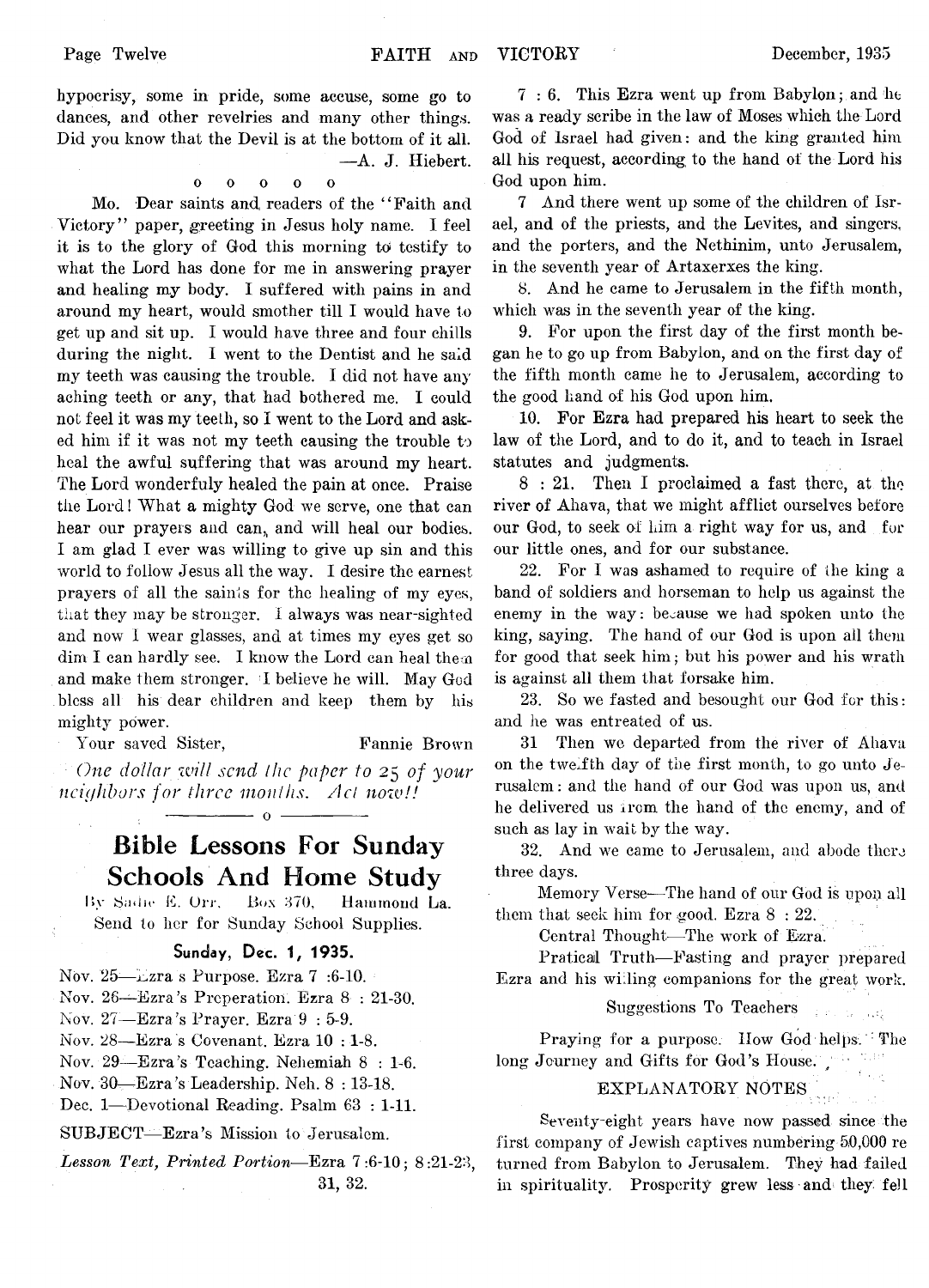into many sinful things, and a reform was needed. The captives in Babylon had been more faithful to God, so Ezra and the seven thousand mentioned in our lesson, who had come from Babylon and commenced a revival. By preparing for Service, they started first at the heart. " Set his heart" Second the intelect. "To seek." Third: "To do" Fourth: To teach." Fifth : by fasting and Prayer. That they might humble themselves and "seek of him a straight way" Sixth: by faith. "He was intreated of us." Faith brought victory. Seventh: a preparation for antagonism : "The enemy and lier-in-wait." Let us examin these seven Preparations for this great task in fulfilling the mission for which they left Babylon. 1st. If any work is done for the glory of God the heart must first be prepared, if it is not, no lasting good can be done for God or the Salvation of man. 2sd The mind must be stayed on God then peace in all things pertaining to God and to his work. 3rd Ready workers 4th. To teach, Ezra as a Bible student " in the law of Moses" was prepared for definite worth- while work, teaching to be good workers. 5th. Fasting and Prayer mentality and gluttony cannot be made to accord. Spirituality does not grow in the "social whirl" they trusted God to bring them to the Holy City without the aid of an escort from the king. 6th. Faith gave the victory. 7th. They were now ready for the great work of reform. Oh precious Spiritual Israel, captives in the world and spiritual Babylon. Wake up and return to Zion, find your place in the Church of God, get the proper preparation for service and Heaven.

#### **Sunday, Dec. 8; 1935.**

- Dec. 2— Praying Together. Nehemiah 4 : 7-14.
- Dec. 3—Building Together. Nehemiah 4 : 15-23.
- Dec. 4— Working Together 1 Cor. 2 : 1-9.
- Dec. 5— Walking Together 1 John 1 : 1-10.
- Dec. 6— Witnessing Together Acts 1 : 1-8
- Dec. 7— Worshipping Together Psalm 95 : 1-11.
- Dec. 8— Devotional Reading Psalm 85 : 1-13.
- SUBJECT—Nehemiah Rebuilding the wall of Je rusalem.

*Lesson Text, Printed Portion*— Nehemiah 4 :6-9, 15-21 4 : 6 So built we the wall ; and all the wall was joined together unto the half thereof: for the people had a mind to work.

7 ' But it come to pass, that when Sanballat, and Tobiah, and the Arabians, and the Ammonites, and the Ashdodites, heard that the walls of Jerusalem were up, and that the breaches began to be stopped, then they were very wroth,

8 And consnired all of them together to come and to fight against Jerusalem, and to hinder it.

9 Nevertheless we made our prayer unto our God, and sat a watch against them day and night, because of them.

15 And it came to pass, when our enemies heard that it was known unto us, and God had brought their counsel to nought, that we returned all of us to the wall, every one unto his work.

16 And it came to pass from that time forth, that the half of my servants wrought in the work, and the other half of them held both the spears, the shields, and the bows, and the habergeons; and the rulers were behind all the house of Judah.

, 17 They which builded on the wall, and they that bare burdens, with those that laded, every one with one of his hands wrought in the work, and with the other hand held a weapon.

18 For the builders, every one had his sword girded by his side, and so builded. And he that sounded the trumpet was by me.

19 And I said unto the nobles, and to the rulers, and to the rest of the people, The work is great and large, and we are separated upon the wall, one far from another.

20 In what place therefore ye hear the sound of the trumpet, resort ye thither unto us: our God shall fight for us.

21 So we laboured in the work: and half of them held the spears from the rising of the morning till the stars appeared.

Memory Verse— The people had a mind to work. Nehemiah 4:6.

Central Thought—Doing God's work together.

Practical Truth— Seeking God for unity of the Spirit that causes united effort in God's work

#### Suggestions To Teachers

United Effort, co-operation in religious work, working tegether.

#### EXPLANATORY NOTES

King Nehemiah, Artaxexes cupbearer, was so burdened for the condition of his brethren (the Jews in Jerusalem) that his sadness caused the King to ask the reason. Neh. 2 : 2-8. He grieved because the wall was broken down and the gates burned by fire. The King granted him a military escort which took him along the most direct route. Before making his business known to his brethren, he went around the city by night to find out the real condition of things. He then made known his intention to rebuild the wall.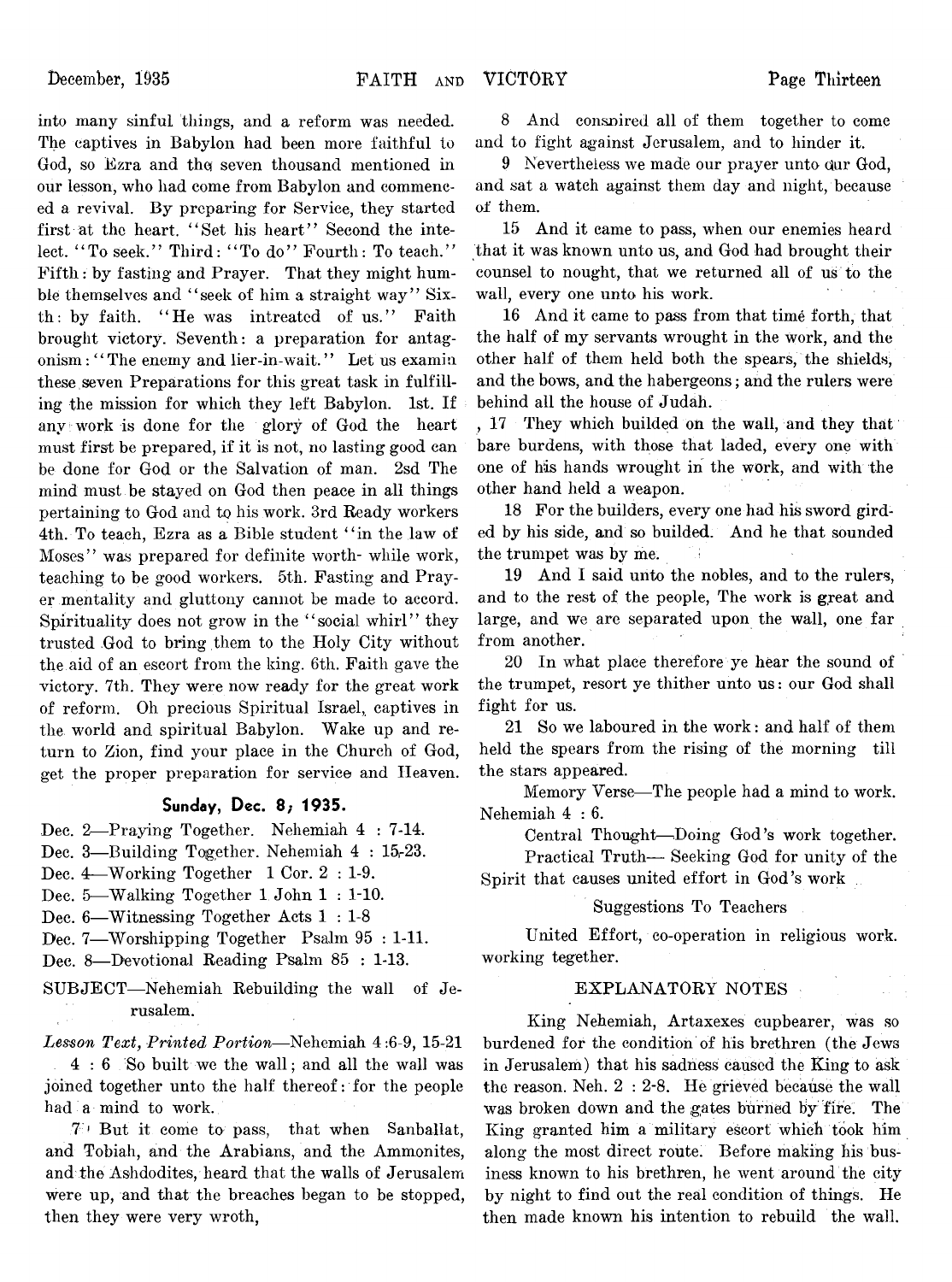There was work for all. The nobles, the rulers, and the returned captives. Nehemiah was a good leader,

When the enemies threatened, he successfully defeated their attempt to hinder the work. The workers were well organized. Each had a place and filled it bravely, when discouragement presented its-self, Nehemiah inspired them with, confidence by telling them to look to the God of Israel. Oh dear builder of today, with a mind to work, remember, God is the master builder, be sure to get His mind. Nehemiah with his faithful helpers succeeded in making Jerusalem a strong city. But today in this gospel dispensation, the gospel Prophet tells in his book, Isaiah 26 : 1-4 of ' ' a strong city." Dear ones, be sure and read and find out if you are safe and secure in this strong, city, and with "a mind to work" while it is day, to help dear eternity bound souls to flee from Babylon to " Jerusalem the new." The Church Jesus built and not man. There is so much that could be said on these lessons with a typical significance, but space will not permit. Let us seek God for guidance in doing his work as these returned captives did.

#### **Sunday; Dec. 15; 1935.**

Dec. 9— A Resolute Teacher of the Law. Ezra 7 : 6-10. Dec. 10— A Praying Teacher of the Law. Ezra 8 :21-23

Dec. 11— Ezra Reads the Law to People. Neh. 8:1-12.

Dec. 12—Observing the words of the Law Neh.8:13-18

Dec. 13— Finding Book of Law. 2 Chron. 34:14-19.

Dec. 14— Loving God's Law. Psalm 119: 97-104.

Dec. 15— Devotional Reading. Ileb. 10 :19-27.

SUBJECT— Ezra Teaching the Law of God.

*LessonText, Printed Portion*— Ezra 7:10; Neh.8 :l-3, 5,6 ;8-12.

7 : 10 For Ezra had prepared his heart to seek: the law of the Lord, and to do it, and to teach in Israel statutes and judgments.

8 : 1 And all the people gathered themselves together as one man into the street that was before the water gate; and they spake unto Ezra the scribe to bring the book of the law of Moses, which the Lord had commanded to Israel.

2 And Ezra the priest brought the law before the congregation both of men and women, and all that could hear with understanding, upon the first day of the seventh month.

3 And he read therein before the street that was before the water gate from the morning until midday, before the men and the women, and those that could understand; and the ears of all the people were attentive unto the book of the law.

5 And Ezra opened the book in the sight of all the people; (for he was above all the people;) and when he opened it, all the people stood up:

6 And Ezra blessed the Lord, the great God. And all the people answered, Amen, Amen, with lifting up their hands: and they bowed their heads, and worshipped the Lord with their faces to the ground.

8 So they read in the book in the law of God distinctly, and gave the sense, and caused them to understand the reading.

9 And Nehemieh, which is the Tirshatha, and Ezra the priest the scribe, and the Levites that taught the people, said unto all the people, This day is holy unto the Lord your God; mourn not, nor weep. For all the poeple wept, when they heard the words of the law.

10 Then he said unto them, go your way, eat the fat, and drink the sweet, and send portions unto them for whom nothing is prepared: for this day is holy unto the Lord: neither be ye sorry; for the joy of the Lord is your strength.

11 So the Levites stilled all the people, saying, Hold your peace, for the day is holy; neither be ye grieved.

12 And all the people went their way to eat, and to drink, and to send portions, and to make great mirth, because they had understood the words that were declared unto them.

Memory Verse— Thy word have I hid in mine heart. Psalm 119 :11.

Central Thought— Teaching the word of God to the people.

Practical Truth— Having a willing heart to receive the word of God.

#### Suggestion To Teachers

Giving thanks for God's Book. Studying the Bible together. The Bible in every walk of life.

#### EXPLANATORY NOTES

Ezra had prepared himself to teach the law ol God. Some think he (Ezra) compiled the books of the Old Testament as we have them today. Nehemiah the governor also arranged for instruction in God's word. The example of these two men is worthy of imitation. Oh that " men and women and all of those that could understand" today were as ready to hear the word of God. They listened with undivided attention. Few good listeners today, if respect for God's word is destroyed, the heart cannot receive its blessed influence. "He read therein from early morning until midday" perhaps **five** hours. Quite **different from a modern**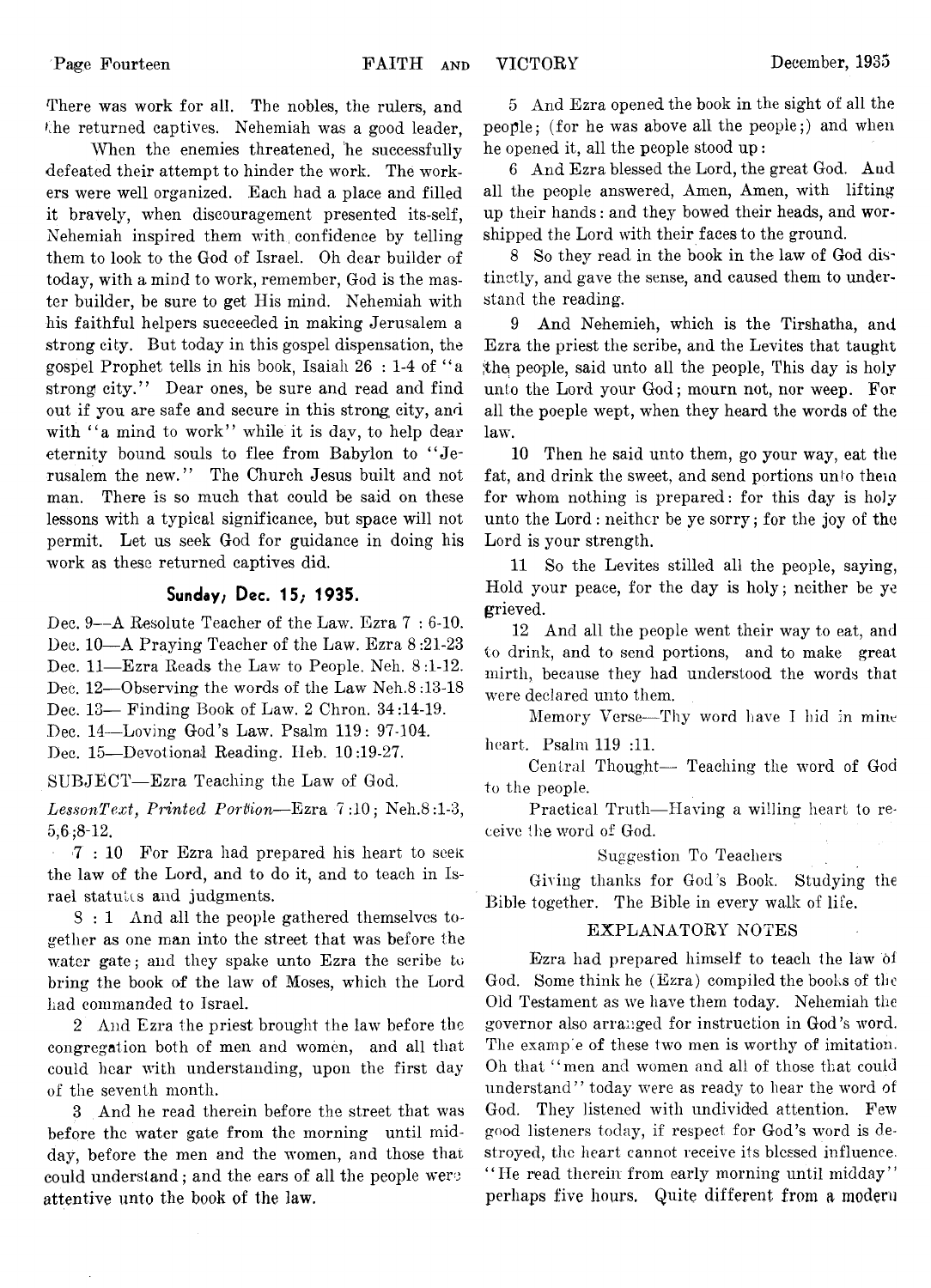fthirty minute address, with very little if any of the word of God in it. They wept. Penitant hearts do weep. They saw no doubt what they had missed. They were encouraged to go out and share what they had with others.

Oh for saved lives to go live the gospel on others. Our memory verse strikes the key note. Hide the word of God in the heart. It is not enough to have it in the head alone, it must enter and change the heart. With out it reaching the seat of affection by the Holy Spirit it cannot fortify against sin. But thank God it justifies the penitent heart, sanctifies the yearning heart, and makes the life a life of sweet submission to the will of God. Bearing the fruits of the Spirit

" Herein is the Father glorified that ye bear much fruit."

#### **Sunday, Dec. 22, 1935.**

Dec. 16— A Better Day Foretold. Malachi 3 :1-12.

Dec. 17—A Day of Restoration. Jer. 31:10-14.

Dec. 18—A Day of New Covenant. Jer. 31:31-34.

Dec. 19—A Day of Forgiveness Psalm 32:1-7.

Dec, 20—A Day of Blessedness. Matt. 5:1-12.

Dec. 21—Preparing for the Day. Luke 3 :3-9. Dec. 22— Devotional Reading Isaiah 11:1-10.

SUBJECT— Malachi Foretells A New Day.

*Lesson Text*, *Printed Portion*— Malachi 3 :1-12,.

3 :1 Behold, I send my messenger, and he shall prepare the way before me: and the Lord, whom  $y_2$ seek, shall suddenly come to his temple, even the messenger of the covenant, whom ye delight in : behold, he shall come, saith the Lord of hosts.

2 But who may abide the day of his coming? and Who shall stand when he appeareth? for he is like a refiners fire, and like fullers' soap:

3 And he shall sit as a refiner and purifier ol silver : and he shall purify the sons of Levi, and purge as gold and silver, that they may offer unto the Lord an offering in righteousness.

4 Then shall the offering of Judah and Jerusalem be pleasant unto the Lord, as in the days of old, and as in former years.

5 And I will come near to you to judgment; and I will be a swift witness against the sorcerers, and against the adulterers, and against false swearers, and against those that oppress the hireling in his wages, the widow, and the fatherless, and that turn aside the stranger from his right, and fear not me, saith the Lord of hosts.

 $\cdots$  6 For I am the Lord, I change not; therefore ye sons of Jacob are not consumed.

7 Even from the days of your fathers ye are gone

away from mine ordinances, and have not kept them. Return unto me, and I will return unto you, saith the Lord of hosts. But ye said, Wherein shall we return?

8 Will a man rob God? Yet ye have robbed me. But ye say, Wherein have we robbed thee? In tithes and offerings.

9 Ye are cursed with a curse: for ye have robbed me, even this whole nation.

10 Bring ye all the tithes into the storehouse, that there may be meat in mine house, and prove me now herewith, saith the Lord of hosts, if I will not open you the windows of heaven, and pour you out a blessing, that there shall not be room enough to receive it.

11 And I will rebuke the devourer for your sakes, and he shall not destroy the fruits of your ground; neither shall your vine cast her fruit before the time in the field, saith the Lord of hosts.

12 And all nations shall call you blessed: for ye shall be a delightsome land, saith the Lord of hosts.

Memory Verse—Behold, I send my messenger, and he shall prepare the way before me. Malachi 3 :1.

Central Thought— The Messenger's Coming foretold.

Practical Truth— Present day worshippers are to see that they do not rob God.

#### Suggestion To Teachers

God's most wonderful promise comes true, and brings in a new Day, the day of salvation.

#### EXPLANATORY NOTES

Jesus was perscuted in the temple and was recognized by Simeon. Luke 2 :25-30. When an infant. He was 12 years of age. Read Luke 2 :40. Jesus here makes known that he has a work to do, and at about the age of thirty God by the Holy Spirit, pronounced him the Son of God. Luke 3 :22.

After his baptism and temptation in the wilderness, he commenced the work for which he came.. Truly wonderful, a new Day. Prophecy told of the time when the Sun of Righteousness should arise. "The angels sang, shepherds wondered, the wise men worshipped and the world was glad for the child born in Bethlehem was none other than Christ the Lord" Malachi prophesied the events of today's lesson, 397 years before it came to pass.

The forerunner (John'the Baptist) delivered the message of his advent and by Jesus himself who declared the kingdom of heaven at hand. The work in the Kingdom or Church in this New Day is a day of 1. Cleansing— " Like a refiners fire and like fullers soap." 2. Consecration—"They shall offer unto